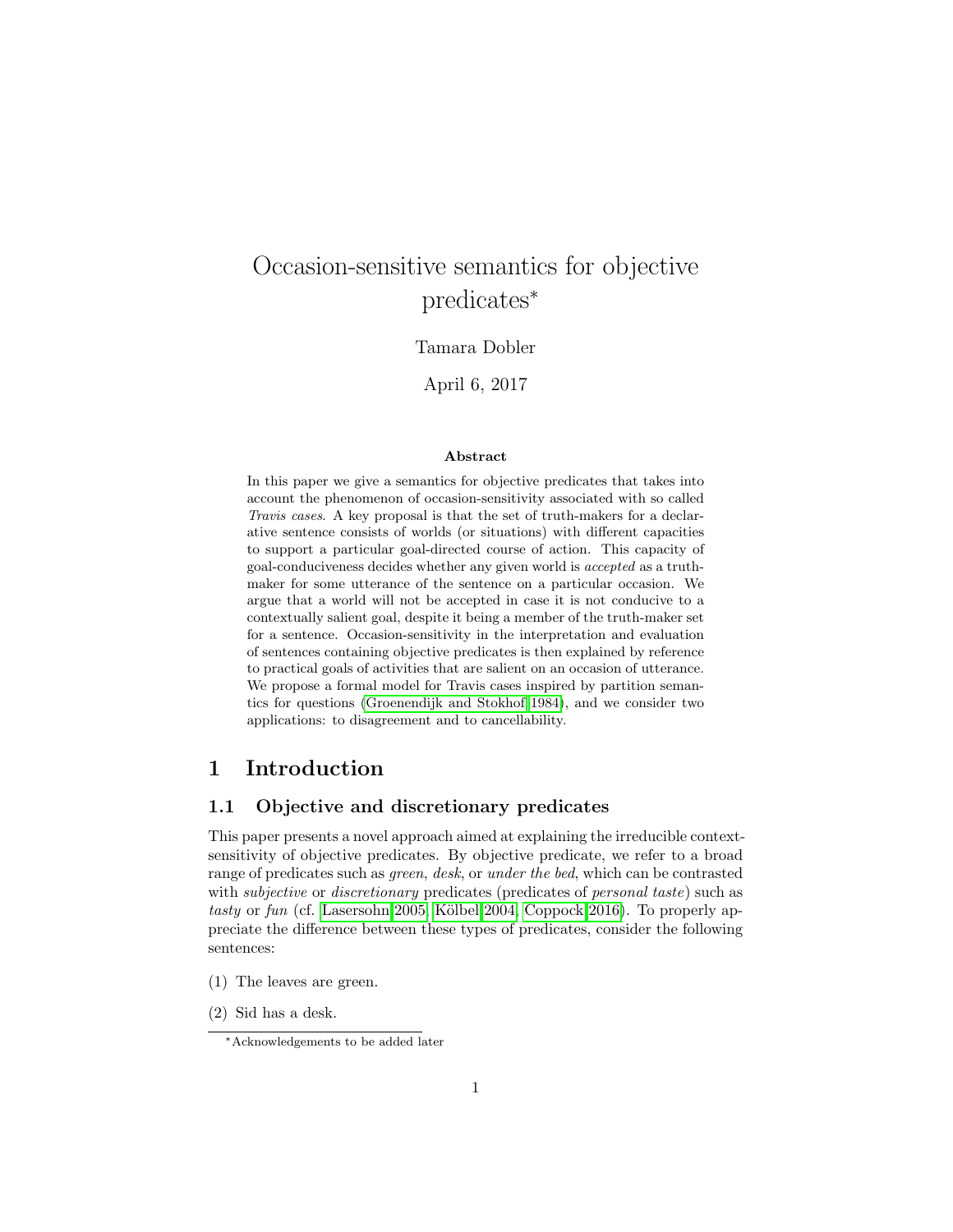- (3) The chilli is tasty.
- (4) Roller coasters are fun.

Sentences  $(1)$  and  $(2)$  contain the objective predicate green and desk, while sentences  $(3)$  and  $(4)$  contain the discretionary predicates tasty and fun.  $(1)$ and (2) are used as statements concerning "matters of fact" whilst (3) and (4) concern "matters of opinion". One important intuitive difference between them is that two contradictory statements containing discretionary predicates can both be true at the same world of evaluation. Consider the following two dialogues:

- (5) The chilli dialogue
	- (a) John: The chilli is tasty.
	- (b) Sid: No, the chilli is not tasty.
- (6) The green leaves dialogue
	- (a) John: The leaves are green.
	- (b) Sid: No, the leaves are not green.

Whereas both (5a) and (5b) can be true without either John or Sid being at *fault*, if (6a) is true at a world (6b) must be false, on pain of contradiction.<sup>[1](#page-1-0)</sup> This is because, unlike discretionary predicates whose extension varies with respect to something more (or other) than a possible world parameter  $-$  a judge, individual, perspective, outlook, centred world, context of assessment, standard of taste etc. – the extension of an objective predicate is typically taken to vary only relative to a world of evaluation. Thus, in contrast to statements concerning personal taste or opinion, factual (objective) statements ought to be true at a world *simpliciter* without further relativisation to judges or other perspectival parameters that play a role in fixing the extension of discretionary predicates.

Another way to put the point is that knowing the meaning of a discretionary predicate is not enough to assure the agreement as to when a discretionary statement would be true at a given world of evaluation: it matters for its truth value who evaluates and from which perspective. By contrast, anyone who knows what the sentence The leaves are green means, and knows which leaves are being referred to, should agree what conditions must obtain for it to be true, viz. it is true if and only if the leaves are green.

## 1.2 Travis cases

And yet, there is a class of cases that might bring this intuitively correct classification into question. So called 'Travis cases' [\(Travis 1978,](#page-27-0) [2000,](#page-28-0) [2008,](#page-28-1) [2009\)](#page-28-2) show that truth valuations of factual statements could vary even when the world

<span id="page-1-0"></span><sup>&</sup>lt;sup>1</sup>For discussion of faultless disagreement see Kölbel [\(2004\)](#page-26-2), [MacFarlane](#page-26-4) [\(2014\)](#page-26-4), [Stojanovic](#page-27-1) [\(2007\)](#page-27-1), [Huvenes](#page-26-5) [\(2014\)](#page-26-5), [Coppock](#page-26-3) [\(2016\)](#page-26-3).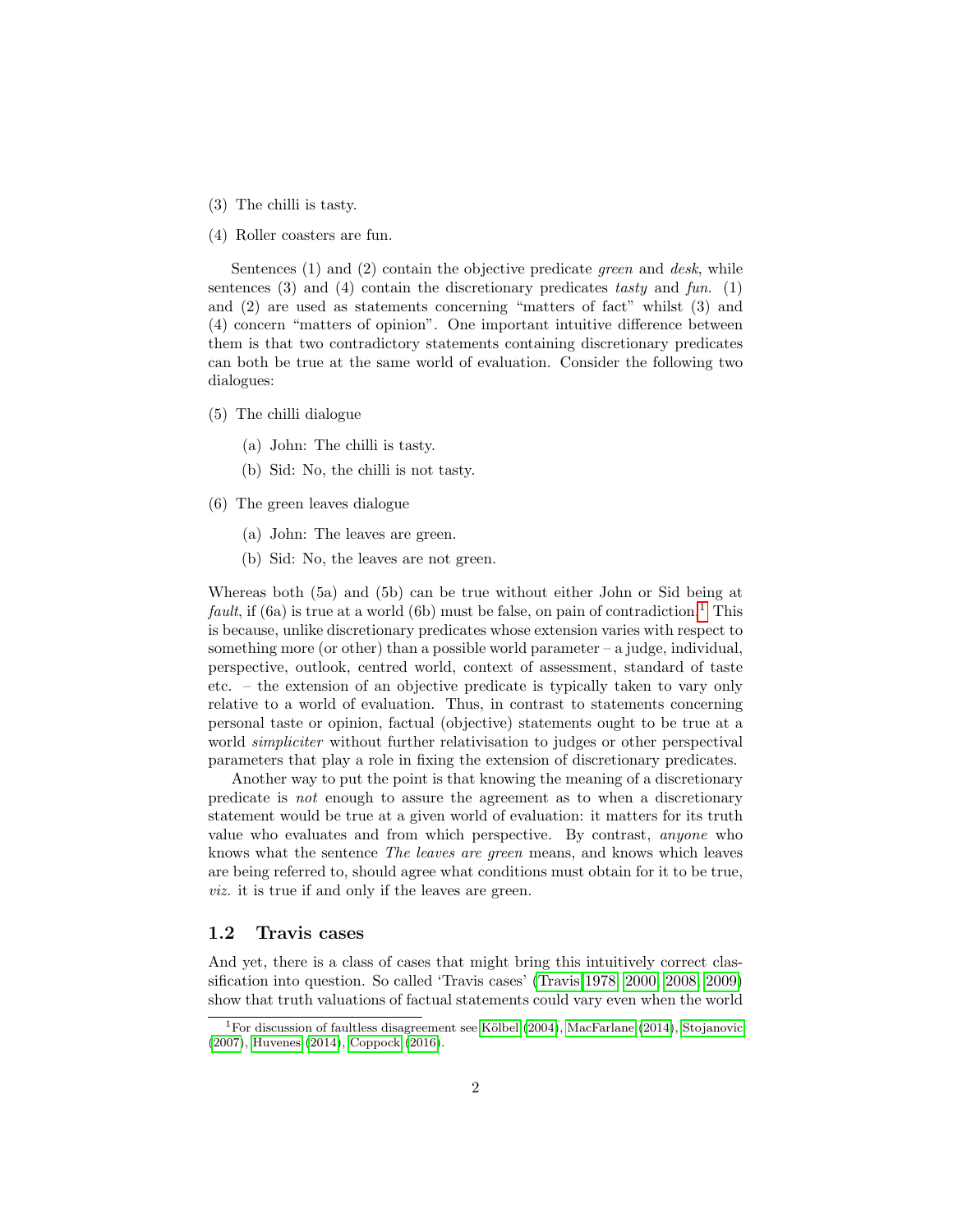of evaluation remains the same, and that disagreements could arise as to whether a factual statement is true.[2](#page-2-0) Consider the following dialogues taking place on different occasions:

#### The leaves are green<sup>[3](#page-2-1)</sup>

State of affairs: Pia's Japanese maple is full of russet leaves. Pia paints them green.

Occasion 1: Zoe needs some green leaves for her decoration:

- (7a) Zoe: Do you have green leaves?
- (7b) Pia: These leaves are green.

Occasion 2: Zoe is a botanist seeking green leaves for a study of green-leaf chemistry:

- (8a) Zoe: Do you have green leaves?
- (8b) Pia:  $#$  These leaves are green.<sup>[4](#page-2-2)</sup>
- (8c) Zoe: No, these leaves are not green.

#### Sid has a desk $5$

State of affairs: Sid, an impoverished student, uses a door over two stacks of milk crates as a desk to write on.

Occasion 1: Concerned if Sid has a desk to write on:

- (9a) Pia: Does Sid have a desk?
- (9b) Max: Sid has a desk

Occasion 2: On the look out for high end furniture:

- (10a) Pia: Does Sid have a desk?
- (10b) Max:  $\#$  Sid has a desk
- (10c) Pia: No, Sid does not have a desk

So we have a dilemma. Although we can agree on what conditions must obtain for sentences containing objective predicates to be true at a world (based exclusively on our knowledge of meaning and of what leaves are being referred to), we can nevertheless get into disagreements as to whether the sentence is

<span id="page-2-3"></span> ${}^{5}$ [Travis](#page-28-0) [\(2000\)](#page-28-0)

<span id="page-2-0"></span> $2$ We assume throughout that a factual statement amounts to an utterance of a nonambiguous, non-elliptical, non-indexical sentence containing an objective predicate.

<span id="page-2-2"></span><span id="page-2-1"></span><sup>3</sup>[Travis](#page-28-1) [\(2008\)](#page-28-1): 111

 ${}^{4}\mathrm{We}$  use the sign  $\#$  to indicate that the response is in some sense inadequate or infelicitous, and that an utterance is intuitively false.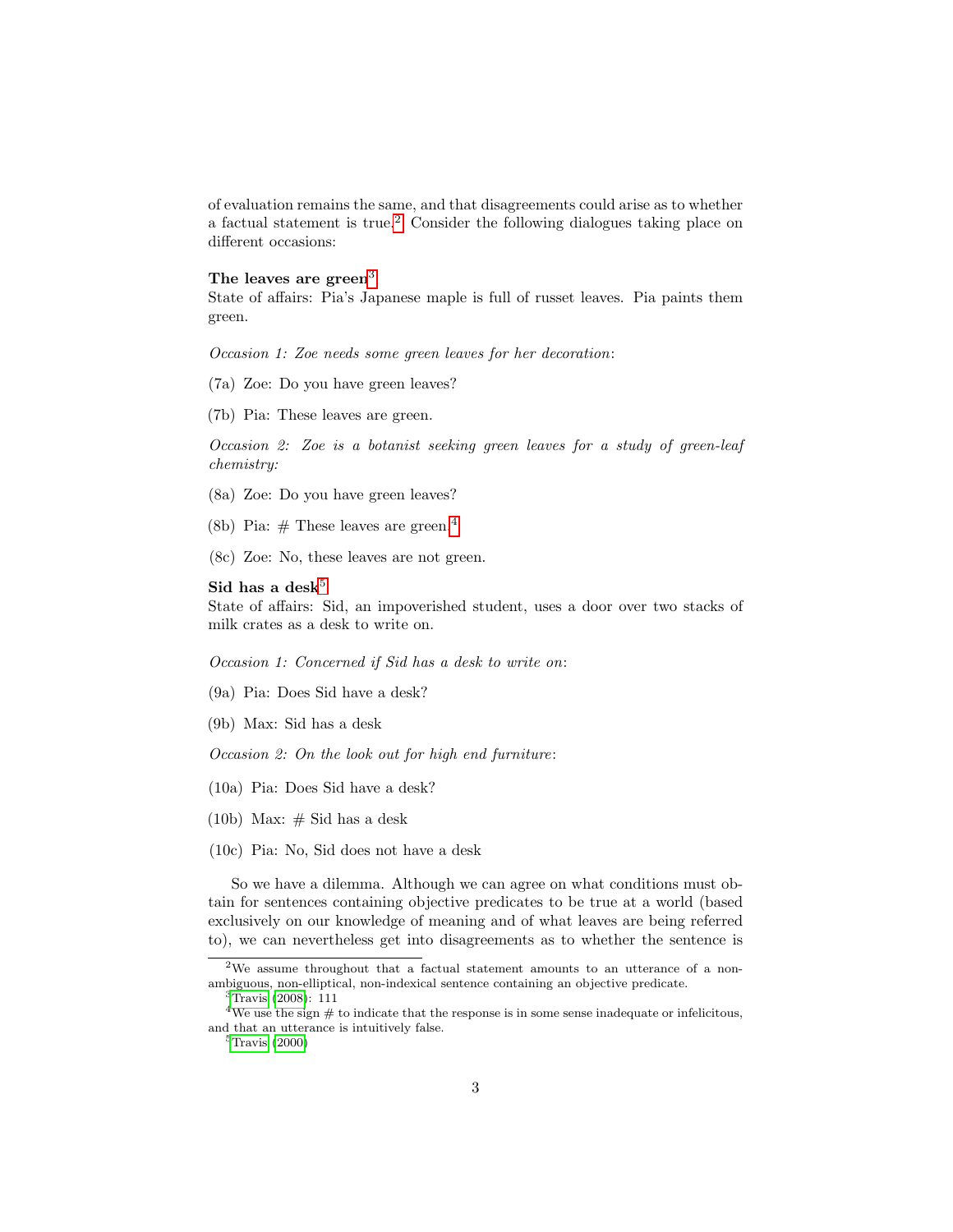true at a given world. Following Charles Travis let us call the phenomenon observed in these cases occasion-sensitivity. Can we preserve the intuitive contrast between discretionary and objective predicates if objective predicates are occasion-sensitive in this way? How can we explain the fact that on one occasion a response in (b) is correct (the speaker seems to get the facts right) and on another it's not (the speaker seems to be at fault) without the world of evaluation undergoing any change?

A key aim in this paper will be to try to better understand the processes that impact interpretation in such a way as to bring about the dilemma outlined above. It will be argued that the dilemma arises due to the fact that speakers refine their understandings of sentences uttered on particular occasions of use so as to maximise their informativeness in an attempt to fulfil certain practical goals. Furthermore, it will be shown that, notwithstanding initial appearances, the occasion-sensitivity of objective predicates does not bring the objectivity of factual statements (and the objectivity of disagreement concerning matters of fact) into question.<sup>[6](#page-3-0)</sup>

### 1.3 The current approach and the roadmap

Let us briefly outline the main points that are crucial to the approach defended in this paper. In an attempt to accommodate the intuitions elicited by Travis cases we are going to suggest that despite having an important role in understanding when a sentence (containing an objective predicate) would be true, our knowledge of standing meaning must be supplemented by other extralinguistic factors which, besides meaning, play a role in truth evaluations of particular utterances.[7](#page-3-1)

Knowing the meaning of a sentence or knowing when the sentence is true (being able to distinguish worlds where the sentence is true from worlds where it is false) leaves room for a great deal of variation as to what worlds or situ-ations that make the sentence true are actually like.<sup>[8](#page-3-2)</sup> We can thus have many alternative truth-makers for a sentence; i.e. a broad and highly diverse set of worlds that all make the sentence true. Now this fact is significant because the successful fulfilment of the activities and projects we are engaged in on different occasions of utterance might not be deemed achievable at all those worlds that would make a sentence true.

<span id="page-3-0"></span><sup>&</sup>lt;sup>6</sup>Namely, we argue that factual statements, unlike statements of opinion, are *not* sensitive to subjective standards of assessment. That is, it doesn't seem to matter for the truth value of a factual statement which individual evaluates it or from which (subjective) perspective.

<span id="page-3-1"></span><sup>7</sup>This idea has been defended for more than four decades by Charles Travis and others. See [Travis 1978,](#page-27-0) [Travis 2008,](#page-28-1) [Moravcsik 1994,](#page-26-6) [Recanati 2004,](#page-27-2) [Carston 2002,](#page-25-0) [Austin 1975,](#page-25-1) [Searle](#page-27-3) [1980,](#page-27-3) [Chomsky 2000,](#page-25-2) [Pietroski 2005.](#page-27-4)

<span id="page-3-2"></span><sup>8</sup>Here and throughout when we talk about different truth-makers for a sentence, the intended distinction is not the usual one between worlds and partial worlds (situations) but rather between worlds (or situations, states of affairs, of what have you) which are all sufficiently similar to constitute the sentence's truth-maker, yet also sufficiently dissimilar for this to matter in considering them a truth-maker for an utterance of that sentence on occasion. We discuss this idea at length in section 3.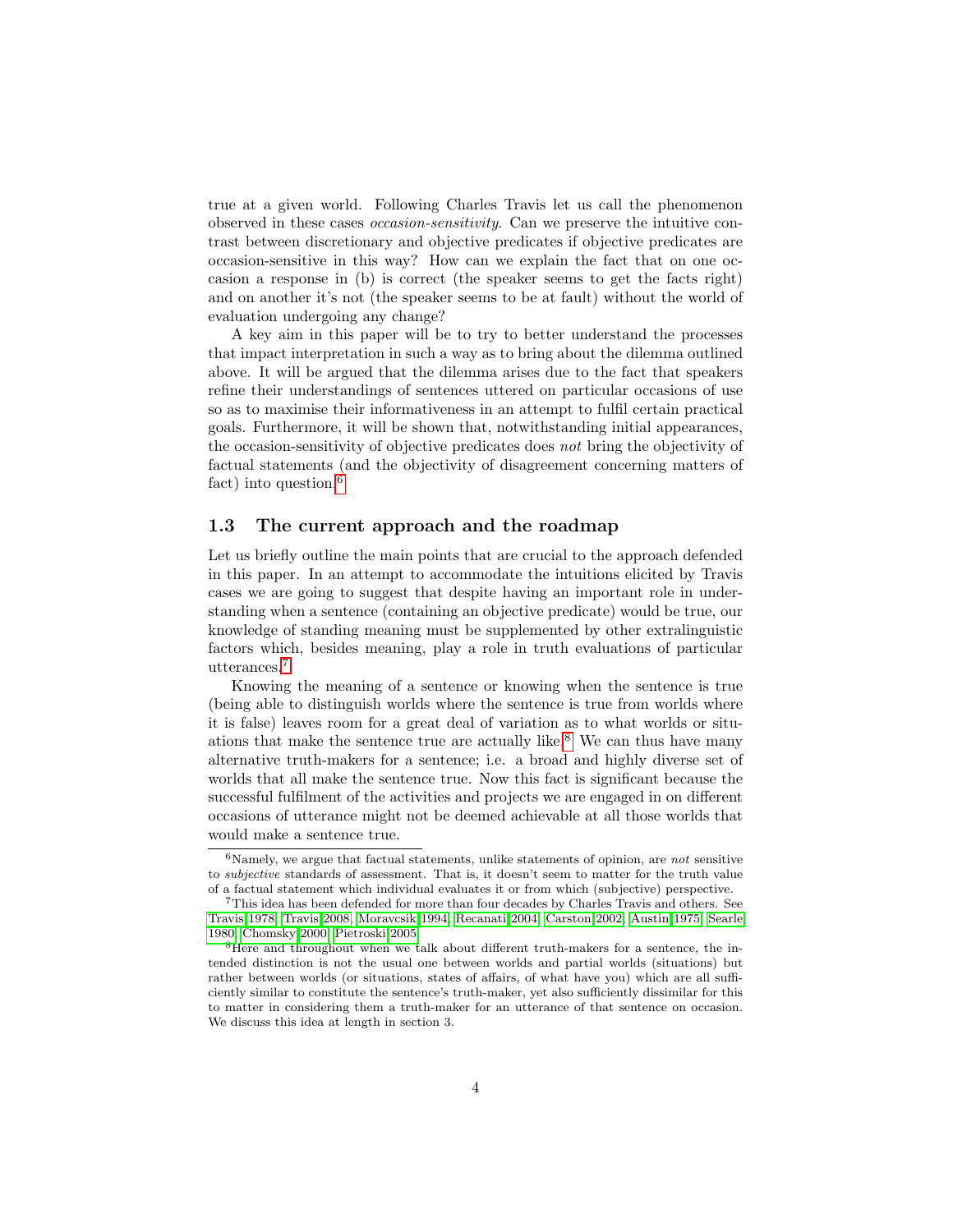A key point we shall argue for is that, to communicate successfully and effectively, only conveying information that is relevant to the activities we are engaged in, it is necessary to turn a blind eye to certain alternatives. Which particular alternatives are disregarded, and which are not, is determined by the goal toward which the activity that motivates interlocutors on a particular occasion is directed. If a particular truth-maker for the sentence is incompatible with a successful fulfilment of an activity – if it is not *goal-conducive*, as we will call this property of it – then it won't be *accepted* by rational, well informed agents as a truth-maker of the sentence, given that context. In other words, we will evaluate the utterance of the sentence in a given context false despite the fact that the world is one of the truth-makers for the sentence. In this way, pragmatics decides how a sentence ought to be understood if we are to communicate successfully in order to carry on with our projects.

After reviewing some of the existing approaches to occasion-sensitivity in section 2, in section 3 we propose an approach, inspired by partition semantics of questions [\(Groenendijk and Stokhof 1984\)](#page-26-0), according to which the set of worlds at which a sentence is true can be partitioned according to different ways that objects in those worlds have a given property. The conventional, standing or literal meaning of a sentence determines a very broad range of worlds at which the sentence is true. Still, and crucially, this initial valuation won't suffice to explain when a rational agent will accept an utterance of the sentence on an occasion as true. To specify when the utterance is true other factors besides standing meaning will need to be taken into consideration.

Among extralinguistic factors, contextually salient *goals* are crucial in narrowing down the initial set of ways for objects to have a certain property to those most likely to support a particular course of action. In section 3.2 we introduce the notion of goal-conduciveness, which is a feature that agents assign to worlds on the basis of whether they judge them to be conducive to their goals. The idea is that to understand correctly what someone has asserted or asked using a particular sentence presupposes being aware of their goal, because goals help restrict the initial truth-maker set generated by standing meaning. That is, they determine which particular ways that the world could be, out of many compatible with standing meaning, are in the agent's purview on an occasion. Pragmatics thus follows the 'less is more' principle since the informativeness of utterances is increased by reduction (see 3.3).

After introducing the formal model (section 4), in section 5 we discuss two applications, namely, to intuitions about genuine and faultless disagreement  $(5.1)$  and to cancellability  $(5.2)$ .

## 2 This approach compared to other approaches

### 2.1 Indexicalist and non-indexicalist approaches

One way to explain the data in Travis cases is to ascribe the variability in extension to the variability in intension. There are two general ways of doing this: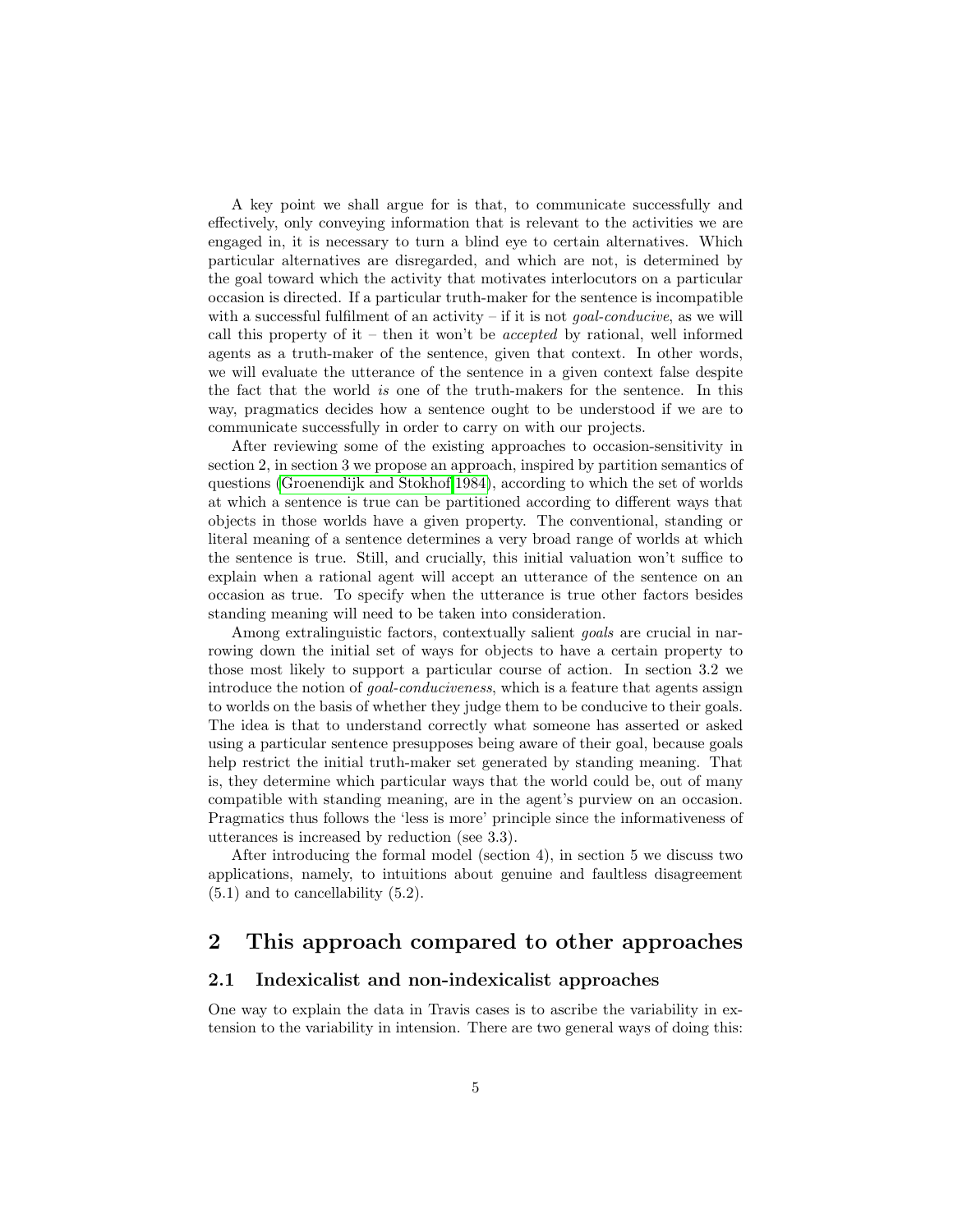indexicalist and non-indexicalist. On indexicalist approaches, objective predicates occurring in Travis cases behave just like pure indexicals (I, now, here) in that they don't have a stable, context-invariant content but express different properties in different contexts [\(Rothschild and Segal 2009\)](#page-27-5). Or, alternatively, objective predicates are taken to contain some hidden indexical elements in their logical form whose values are provided by context (Szabó 2001). In both cases, the process of interpretation of predicates is automatic and mandatory, viz. indexical elements must be saturated for there to be interpretable contents.[9](#page-5-0)

On non-indexicalist approaches, by contrast, objective predicates are unlike pure indexicals in that they do have context-invariant contents. In other words, there is nothing in the logical form of those predicates that mandates the saturation of gappy elements by contextual values. Nonetheless, this context-invariant content may be (and often is) modulated or enriched by optional pragmatic processes. So a predicate may (but need not) acquire modulated content in context.[10](#page-5-1) .

Another type of non-indexicalist analysis explains the variability in extension in Travis cases not by appealing to the variability in content but by appealing to some form of circumstance relativity (see [Predelli \(2005\)](#page-27-7), [MacFarlane \(2007,](#page-26-7) [2009,](#page-26-8) [2014\)](#page-26-4)). The method is to either introduce additional parameters to a circumstance of evaluation besides the world of evaluation (MacFarlane) or, alternatively, to introduce a function that modifies the standard world parameter (Predelli). In either case, non-indexical contextualism is not supposed to be a relativist position insofar as the values of the parameters at the circumstance of evaluation are fixed by the context of use rather than the context of assess-ment.<sup>[11](#page-5-2)</sup>

## 2.2 The current approach and other approaches

Whilst acknowledging that occasion-sensitivity is a real phenomenon that requires a systematic explanation, the current approach nonetheless departs from existing indexicalist and non-indexicalist analyses of Travis cases. First, the current approach differs from the indexicalist approaches is that it doesn't postulate overt or covert indexical elements in the logical form of objective predicates whose resolution is required for predicates to have interpretable contents. Intuitively, knowing the meaning of green seems to be enough to know which property is denoted by green, what its content is. By contrast, knowing the 'character' of  $I$  is not enough to know who  $I$  refers to (i.e. its content). Furthermore, Kaplan's informal definition of indexicals makes the key reference to a semantic rule associated with their meaning which determines their content

<span id="page-5-0"></span><sup>9</sup>[Recanati](#page-27-2) [\(2004,](#page-27-2) [2012\)](#page-27-8) has made a strong case for distinguishing linguistically mandated processes of saturation, characteristic of pure indexicals, from essentially optional pragmatic processes of free enrichment and modulation. See also [Pagin and Pelletier](#page-27-9) [\(2007\)](#page-27-9)

<span id="page-5-1"></span><sup>10</sup>See Recanati's and Pagin's pragmatically based modulation analysis, [Recanati](#page-27-2) [\(2004,](#page-27-2) [2007,](#page-27-10) [2012\)](#page-27-8); [Pagin](#page-27-11) [\(2005\)](#page-27-11), [Pagin and Pelletier 2007](#page-27-9)

<span id="page-5-2"></span> $11$ See [MacFarlane 2014:](#page-26-4) 88.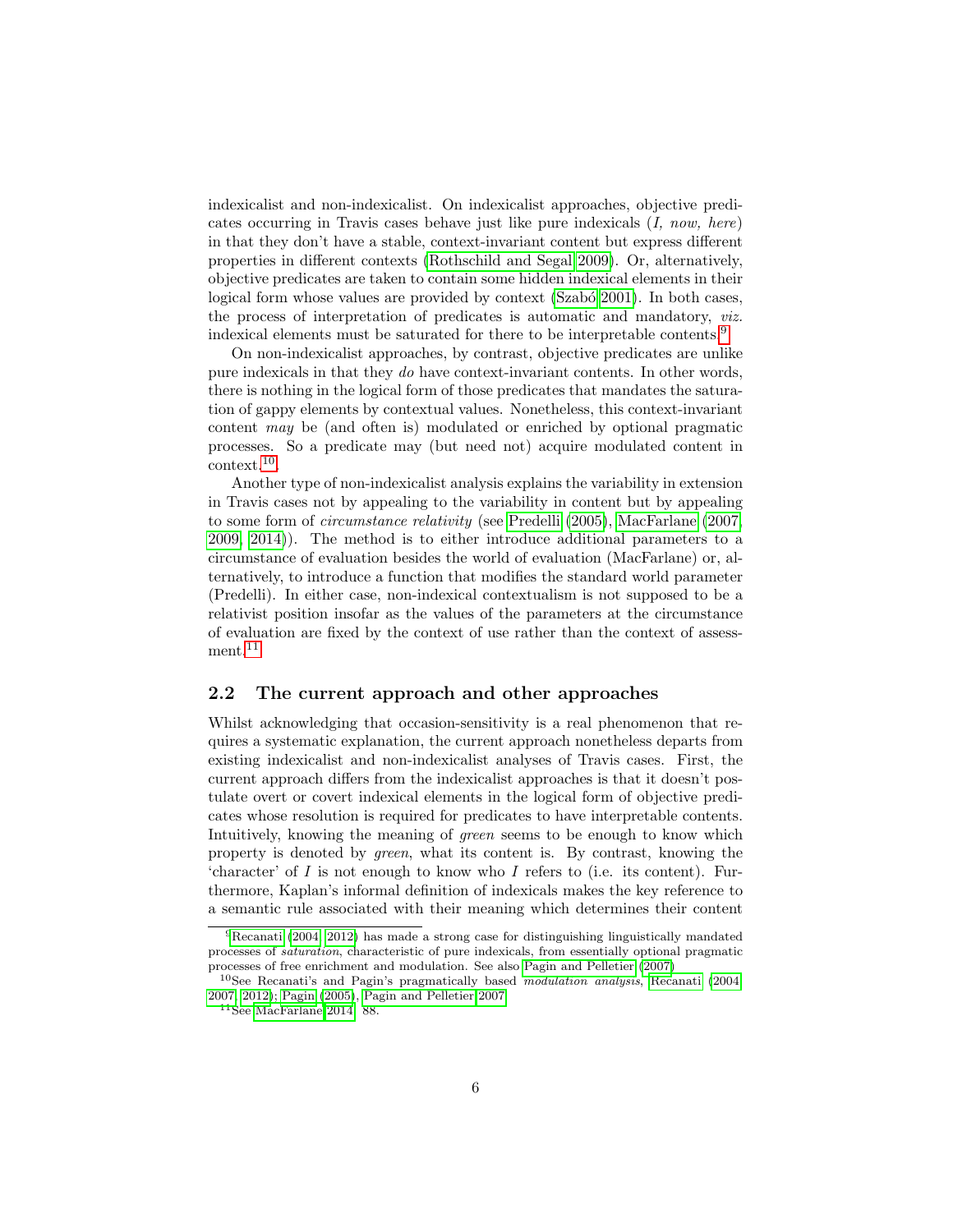in context.<sup>[12](#page-6-0)</sup>. There is no comparable rule that governs the interpretation of objective predicates on particular occasions of use.[13](#page-6-1)

Second, although managing to circumvent the difficulties that indexicalist analyses face, existing non-indexicalist approahces remain inexplicit about where pragmatic pressures that cause modifications of semantic content exactly originate, and why such modifications would ever take place if these processes are indeed essentially optional.<sup>[14](#page-6-2)</sup> What compels us to shift our understanding of when what we say would be true? Why should a change of occasion compel us to alter our perspective as to when, say, the leaves would count as being green? By considering pragmatic processes as not linguistically mandated (rightly so), existing non-indexicalist approaches fail to put enough emphasis on why, in the course of communication, we nevertheless do systematically modify the contents our sentences semantically express.

We believe that being more specific about the kind of contextual feature to which the extensions of objective predicates are sensitive can help explain why their semantic content would need to be modified in context even if there is nothing in the logical form of these predicates that requires such modifications. We will suggest that Travis cases point towards one specific contextual factor as playing part in fixing when things would count as having a certain property: relevance (of the information) for the *goals* that speakers pursue within particular practical projects. Even though objective predicates have their contextinvariant semantic contents, these contents are not sufficiently informative unless they are modified so that they become relevant for achieving contextually salient goals. So it is informativeness and relevance for goals that mandate the modification of semantic content – or so we shall argue.

## 2.3 Goals as parameter of interpretation

Several different theories have emphasised the significance of practical goals and purposes that guide action in interpreting speech. In the Gricean tradition, these extralinguistic factors are considered as not affecting the truth-conditional content of utterances, rather their role is merely 'post-semantic' in that they facilitate the inferential processes that generate conversational implicatures.<sup>[15](#page-6-3)</sup> In the Austinian tradition, however, as emphasised by philosophers and linguists such as Charles Travis, John Searle, Julius Morawschik, Francois Recanati, Paul

<span id="page-6-0"></span><sup>12</sup>"What is common to the words or usages in which I am interested is that the referent is dependent on the context of use and that the meaning of the word provides a rule which determines the referent in terms of certain aspects of the context." [\(Kaplan 1989:](#page-26-9) 490)

<span id="page-6-1"></span><sup>13</sup>Since such a rule is missing in the case of predicates it is hard to see why a predicate rather than any other lexical item that combines with the predicate (e.g. noun) should be treated as an indexical and thus the source of observed variability in truth-valuations. In fact, [Vicente](#page-28-3) [\(2015\)](#page-28-3) and [Giberman](#page-26-10) [\(2016\)](#page-26-10) aim to explain Travis cases by locating the source of variability in the relevant noun phrase.

<span id="page-6-2"></span><sup>&</sup>lt;sup>14</sup>Reference is usually made to the speaker's intentions or the topic of conversation, without going into details of how or why these are able to determine correctness of selecting a certain function and not other. See e.g. [\(Predelli 2005:](#page-27-7) 365) and [\(MacFarlane 2007:](#page-26-7) 264).

<span id="page-6-3"></span><sup>15</sup>See also [Cappelen and Lepore](#page-25-3) [\(2008\)](#page-25-3), [Borg](#page-25-4) [\(2004\)](#page-25-4), [Fodor and Lepore](#page-26-11) [\(2004\)](#page-26-11), [Fodor](#page-26-12) [\(2003\)](#page-26-12).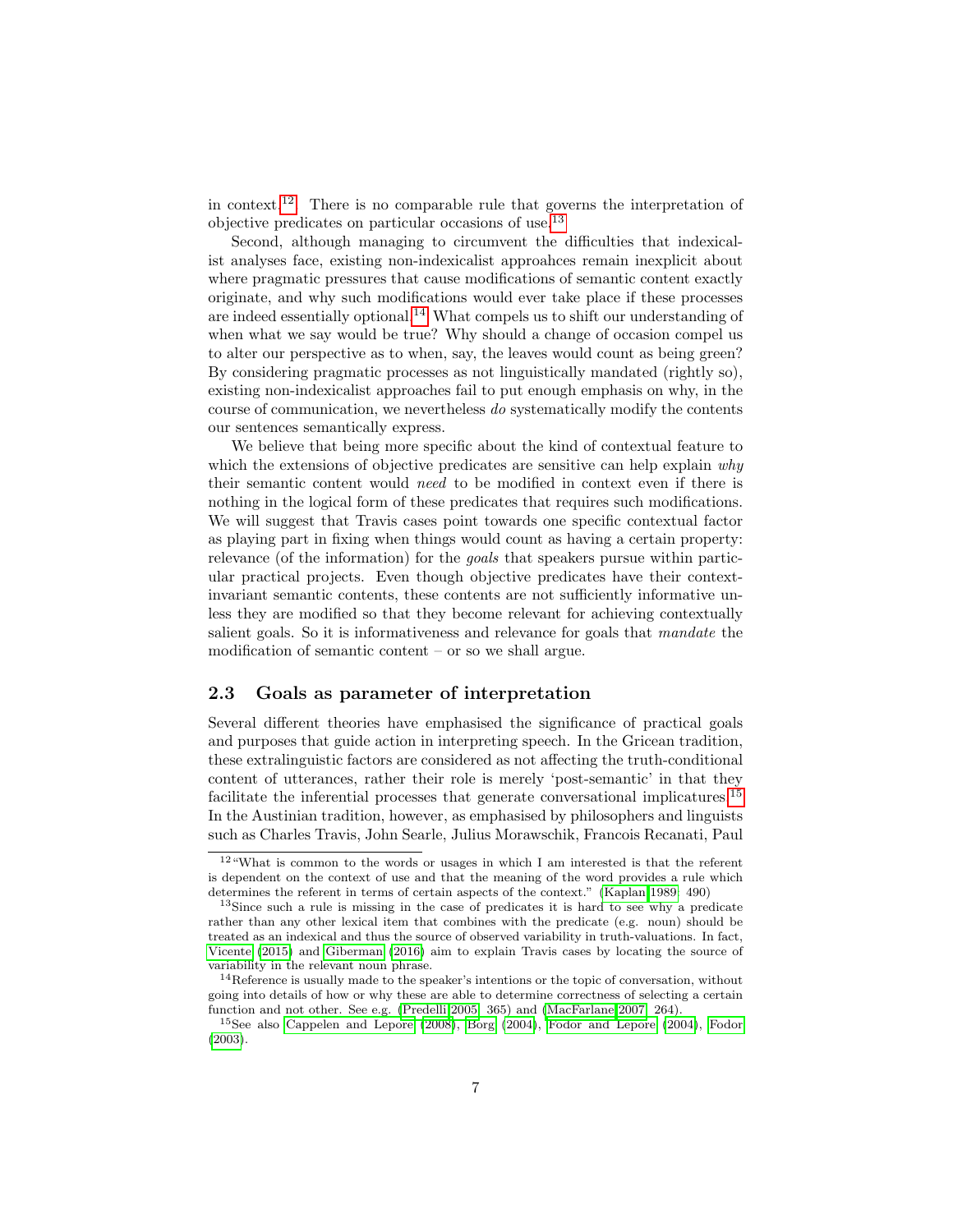Pietroski, Robin Carston and many others, extralinguistic contextual factors (that are not linguistically mandated) are important not only for working out implicatures, but also, and primarily so, for fixing the intuitive truth-conditions of utterances. Travis cases are then frequently appealed to as primary evidence for this theory.

Yet, it is in decision-theoretic and game-theoretic approaches to utterance interpretation that goals and purposes have explicitly been given a proper explanatory role through the notions of outcomes and utilities of actions or preferences of agents. Here it is important to mention the appeal to goals and relevance for goals in the semantics of questions [\(Van Rooy \(2003\)](#page-28-4), [Ginzburg 1995\)](#page-26-13), and in the game-theoretic analysis of assertions [\(Parikh 2000,](#page-27-12) [Parikh 2006\)](#page-27-13).<sup>[16](#page-7-0)</sup> In [Parikh \(2006\)](#page-27-13) different forms of semantic underdetermination (including some Travis cases) have been explicitly considered, and what is contextually relevant for the interpretation of assertive utterances has been linked to the value for a decision problem that the agent faces on some occasion (see [Parikh 2006:](#page-27-13) 362).

Although we will appeal to decision- and game-theoretic notions, we will try and capture these insights in a standard model-theoretic framework using partition semantics (see [Groenendijk and Stokhof 1984\)](#page-26-0). The chief reason for this is to highlight the interaction of semantic and pragmatic factors on the interpretation of objective predicates.

## 3 Occasion-sensitive semantics

## 3.1 Standing meaning

What does one know when one knows the conventional meaning of an objective predicate and a declarative sentence containing it? What does knowing the meaning of a declarative enable one to do? A classical answer is that to know the meaning of a sentence is to be able to specify its truth conditions, i.e. when it would be true. Accordingly, one ought to know what the world is like that makes the sentence true if one knows that the sentence is true. Travis cases bring this idea into question by showing that knowing meaning and the world of evaluation doesn't guarantee an agreement as to whether the sentence is true. Our challenge is to adequately model the fact that meaning does place some restrictions on which worlds are candidates for making an utterance of a sentence is true, but that it does not go so far as to determine, for any given world, whether we would accept it as a truth-maker for an utterance unless more information about context is available.<sup>[17](#page-7-1)</sup> Our approach consists in keeping the semantics of declarative sentences truth-conditional and assigning to pragmatics a job of adequately restricting semantic truth-conditions in order to facilitate a successful fulfilment of practical activities.

<span id="page-7-0"></span> $16A$  similar appeal has been made to so called QUD's – or questions under discussion – within formal pragmatics. See [Roberts](#page-27-14) [\(1996\)](#page-27-14), [Roberts](#page-27-15) [\(2004\)](#page-27-15), [Roberts](#page-27-16) [\(2012\)](#page-27-16), [Schoubye and](#page-27-17) [Stokke](#page-27-17) [\(2015\)](#page-27-17).

<span id="page-7-1"></span> $17$ We leave it open here how meaning is fixed and whether certain contextual factors (e.g. a history of use) play a role in shaping the conventional meaning of a word.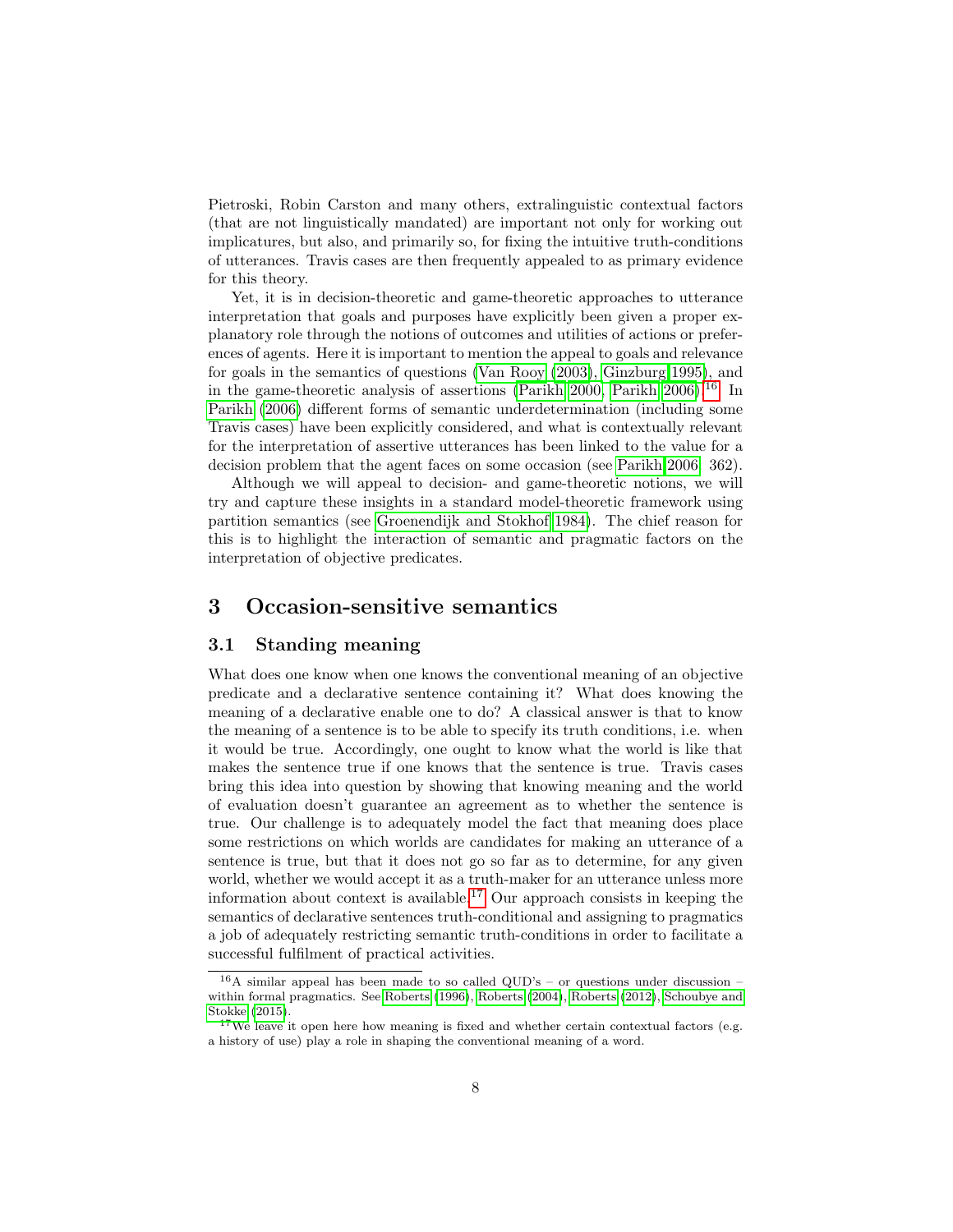## 3.1.1 Meaning as inducing partitions

We assume that a simple declarative<sup>[18](#page-8-0)</sup> sentence containing an objective predicate such as green or desk has a context-invariant, compositional meaning in virtue of syntactic and lexical structure and linguistic conventions. On our view, standing linguistic meaning has a substantial role to play in the process of utterance interpretation insofar as a particular sentence, meaning what it does, cannot be used to state just anything.[19](#page-8-1) However, in the light of the occasionsensitivity of objective predicates, we believe it is crucial to capture the idea that this meaning only constrains the intended interpretation or the proposition(s) expressed by an utterance on some occasion without fully determining it.

Consider the sentence (1), The leaves are green. Just by knowing what this sentence means we are able to exclude many worlds in which the leaves are not green. Still, this sentence, meaning what it does, is compatible with a variety of alternative worlds: worlds in which the leaves are naturally green, worlds in which they are painted green, worlds in which they are lit by a green light source, worlds in which they are mouldy green, worlds in which they are dyed green, etcetera. There are also, of course, worlds at which various combinations of these ways of being green obtain of the leaves (e.g. worlds in which the leaves are both lit green and mouldy). So knowing what the sentence means, albeit excluding many possibilities, nonetheless leaves it unresolved what the actual state of the world is like, that is, in which particular way the leaves are green.

The meaning of a declarative sentence  $\phi$  thus induces a *bi-partition* of logical space: one cell consisting of the worlds where the sentence is true and another of its complement.<sup>[20](#page-8-2)</sup> Let us call the cell of the bi-partition where  $\phi$  is true, the truth-maker set for  $\phi$  or  $|\phi|$  for short. Anyone who knows the meaning of  $\phi$  thus expects the actual world to be somewhere in  $|\phi|$ , if  $\phi$  is indeed true.

However, as intimated earlier, there are many different ways in which a given property can hold of a given object. For example, the leaves may be green whilst (only) painted green or whilst (only) naturally green or whilst both. To capture the fact that the sentence's truth-makers don't form a homogeneous class, and that one's knowledge of meaning is not sufficient to determine in which way some object has a given property, we suggest that, in addition to the initial bi-partition of logical space, there is a further fragmentation or refinement of the bi-partition induced by different ways in which a given property can hold of a given object.<sup>[21](#page-8-3)</sup> If, for instance, we assume there are two ways that greenness

<span id="page-8-0"></span> $^{18}{\rm The}$  model we are about to propose can be extended to interrogatives and imperatives, although this is beyond the scope of this paper.

<span id="page-8-1"></span><sup>&</sup>lt;sup>19</sup>Thus we cannot, without enough stage-setting, use the sentence *The cat is on the mat* to say that snow is white. See [Travis 2009,](#page-28-2) [Recanati 2004.](#page-27-2)

<span id="page-8-2"></span> ${}^{0}$ To some extent this is in line with the view known as *semantic minimalism* (see [Cappelen](#page-25-3) [and Lepore 2008,](#page-25-3) [Borg 2004,](#page-25-4) [Borg 2012\)](#page-25-5) As Emma Borg notes, "[the minimalist] holds that word meanings generalise over specific contextual understandings of them – that the meaning of 'green' leaves open the way in which an object might be green (on its surface, on the inside, etc.)" [\(Borg 2012:](#page-25-5) 46).

<span id="page-8-3"></span> $21$ The number of ways in which a property can be applied to some individual will be constrained by the cardinality of individuals, but in principle for any particular  $d$  denoted by  $\beta$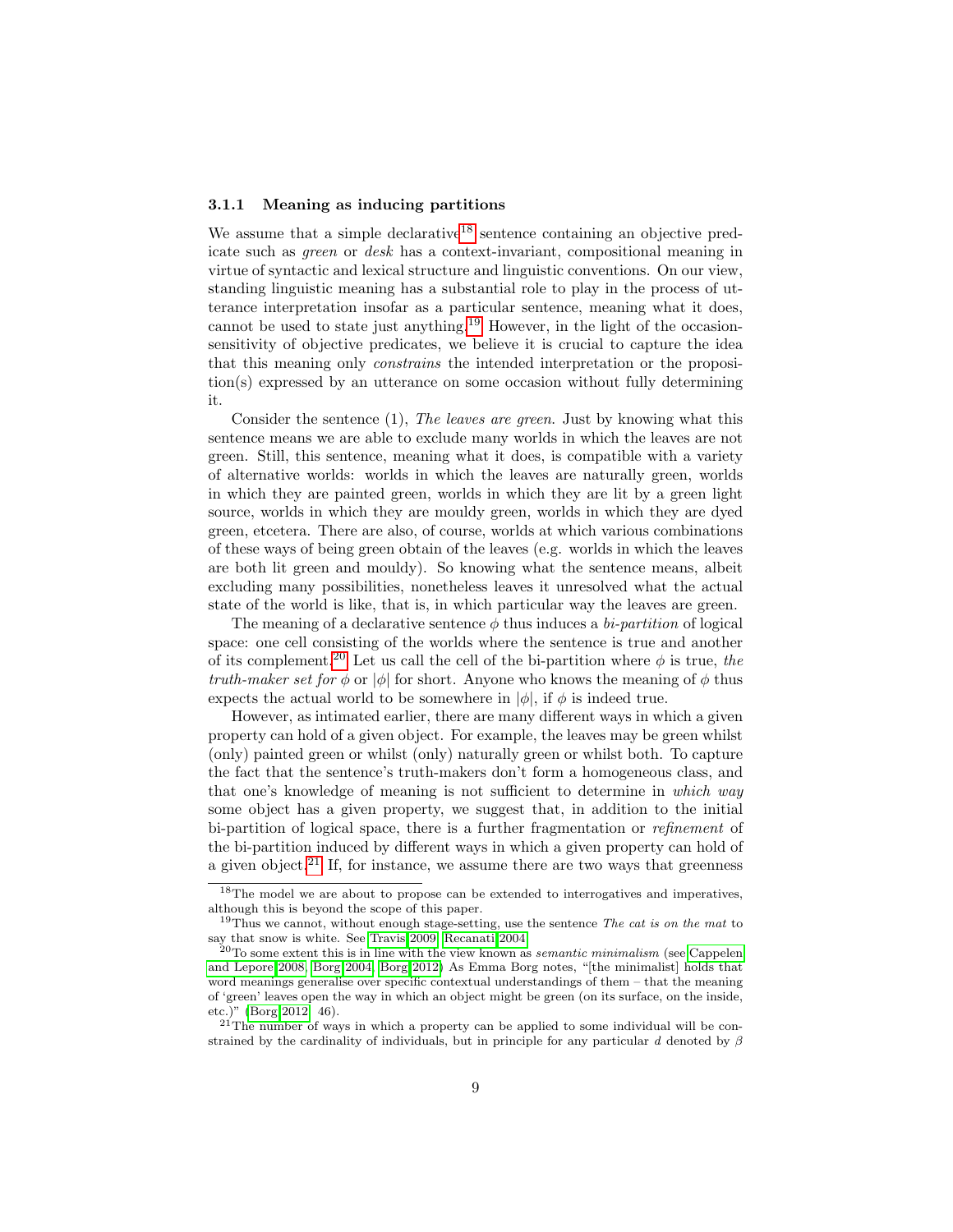may apply to the leaves, then the refinement of the bi-partition will contain three cells such that their union forms a *cover* over  $|\phi|$ , and one cell covering the complement of  $|\phi|^{22}$  $|\phi|^{22}$  $|\phi|^{22}$  We illustrate the initial partition and its refinement in Figure 1 and give a formal definition in section 4. The diagram in Figure 1 represents the set of all alternatives, assuming only two ways for leaves to be green: painted and naturally green. The cell  $w_{11}$  consists of the worlds in which the leaves are both painted and naturally green, the cell  $w_{10}$  of the worlds in which they are only painted, and  $w_{01}$  contains the worlds in which the leaves are only naturally green. Since painted and naturally green exhaust the ways of being green, the  $w_{00}$  cell consists of worlds in which the leaves are *not* green.



Figure 1: Logical space, bi-partition and its refinement

#### 3.1.2 Partitions and occasion-sensitivity

We defined the meaning of a declarative sentence classically as the set of worlds in which the sentence is true. Crucially, however, we suggested that this is not a homogeneous set of truth-makers but it admits of further fragmentation in accordance with different ways that a given property can hold of a given object. This way of thinking of the truth-maker set makes us better appreciate the fact that one's knowledge of meaning is not sufficient to determine in which particular refinement cell the actual world is located.

Travis cases show that not all the worlds where a declarative sentence is true will make its utterance on some occasion true. In general, due to pragmatic pressures, the set of truth-makers for an utterance on an occasion will include only a certain subset of refinement cells in at which the sentence is true. For instance, in the botanist context (see Figure 2) the set of worlds in which the leaves are not naturally green,  $w_{10}$ , is excluded from the set of truth-makers

and any particular property expressed by  $\alpha$ , the number of distinct ways that the property applies to the individual is determined by what rational thinkers are prepared to recognise as a distinct way. Any way for things to be, regardless of how specific and complex it is, may have its generation of ways. Namely, naturally green can branch off into naturally green<sub>1</sub> and naturally green<sub>2</sub>, and naturally green<sub>1</sub> can branch off into naturally green<sub>1(1)</sub> and naturally green  $_{1(2)}$  and so on.

<span id="page-9-0"></span> $22$ See Definition 4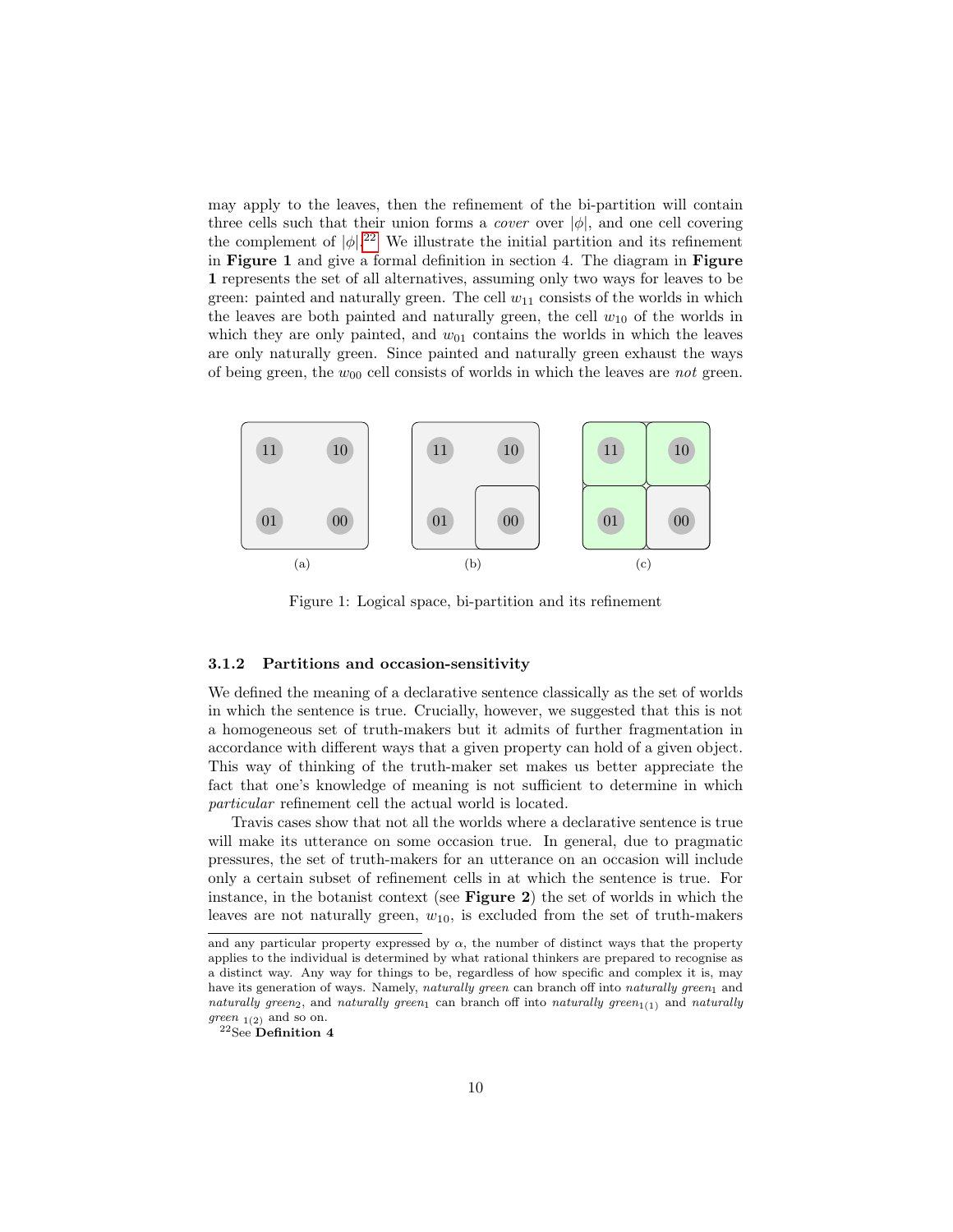for the utterance of (1) because it matters in this context that the leaves are naturally green (also  $w_{00}$  is excluded purely in virtue of meaning). By contrast, in the decorator's context it's required that they are painted green, so the cell ruled out is  $w_{010}$  (and of course  $w_{00}$ ). In each context,  $|(1)|$  is restricted to allow only certain pragmatically accepted refinement cells, whilst pragmatically "bad" cells are excluded. By asserting (1) our botanist selects one subset of the refinement cells in  $|\phi|$  (and has one understanding of when an utterance of (1) would be true), and the decorator selects another subset of the refinement cells in  $|\phi|$  (and has another understanding of when an utterance of (1) would be true).



Figure 2: Botanist and decorator contexts

In the next section we look more closely at a pragmatic mechanism behind the exclusion of certain refinement cells which explains why speakers find some sets of worlds unacceptable as truth-makers for an utterance on some occasion.

#### 3.2 Pragmatics

#### 3.2.1 Goal-conduciveness

Our key observation from the previous section is that the set of worlds in which a sentence is true is a very large, highly diverse (in many cases too diverse) set of worlds. In this section we want to elaborate on the fact that not all truth-makers for  $\phi$  are accepted by rational agents as truth-makers of some utterance of  $\phi$  on an occasion. We suggest that this is because not all of them can successfully support some particular course of action, and so won't be equally valuable when planning to achieve a certain practical goal. For a particular practical goal  $\gamma$ and world w we can take it that w will be more or less *conducive* to  $\gamma$  (i.e. achieving  $\gamma$  in w is more or less difficult).

Consider again a case where a botanist is preparing to do some experiment on chloroplasts. To achieve this goal she needs to find the leaves that are green in a suitable way, where the leaves that are only painted won't do. The botanist knows she will not be able to go on with her experiment if the leaves were that way. Thus this particular way for the leaves to be green is excluded from the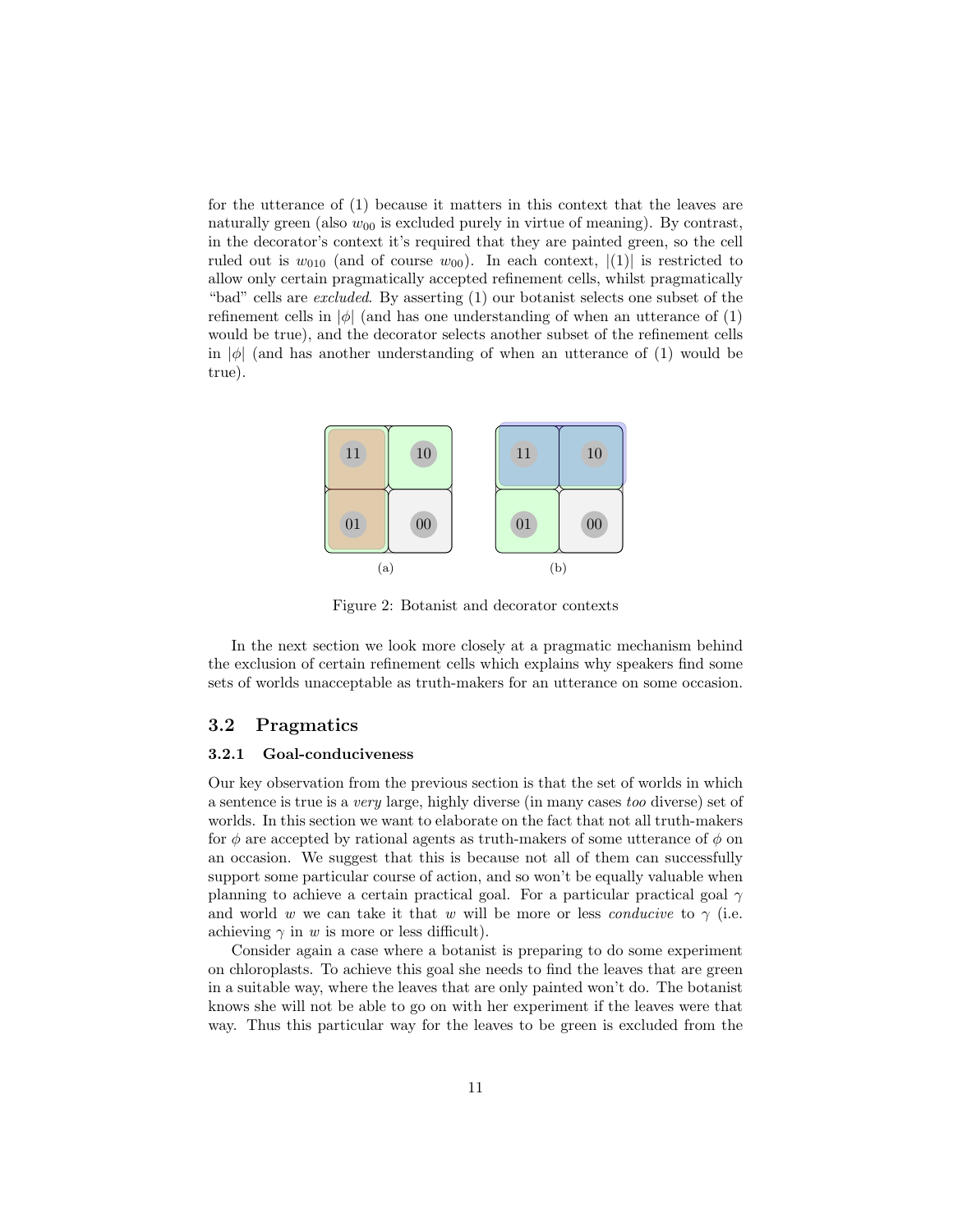

Figure 3: Conduciveness map for the botanist

botanist's understanding of being green on this occasion.[23](#page-11-0) Having a particular practical goal, therefore, requires that the way for a given object to have a given property is goal-conducive, and it requires that an agent knows this fact.

We will use the formal notion of *information states* to capture what some agent knows or believes. Let s be an information state modelled as a set of possible worlds which are compatible with the information available in the state. An information state of any semantically competent agent a who is believes that the sentence  $\phi$  is true (minimally) contains the truth-maker set for  $\phi$ . For example, anyone who knows that the leaves are green knows that they are green in no particular way. Let us call the information state of an agent who would locate the actual world in *any* refinement cell of the truth-maker set, the *initial* information state.

Now, besides having their basic semantic competence *pragmatically compe*tent agents will also be able to assess a given situation from the point of view of a particular goal and decide whether the situation would facilitate a successful achievement of it or not. The information state of a pragmatically competent agent is enhanced compared to the initial information state in as much as she knows what it takes to achieve a given goal and is able to disqualify certain sets of worlds as not conducive to this goal.<sup>[24](#page-11-1)</sup> Although this is a non-trivial simplification, we take it that possible worlds, considered as formal objects, differ only with respect to the way in which a given property applies to a given object: all else is equal, irrelevant or absent. It is all we therefore have to go on in deciding whether any given set of worlds is goal-conducive or not.<sup>[25](#page-11-2)</sup>

<span id="page-11-0"></span><sup>23</sup>However, not only her understanding. It is an understanding that is required by this particular goal, project, activity, so it would be the understanding of anyone who pursues this or similar goal. See section 5.1.

<span id="page-11-1"></span><sup>24</sup>For the simplicity's sake, here we consider goal-conduciveness to be an absolute value of a world. So, in our framework, a world can either be goal-conducive or not. However, there are cases where goal-conduciveness is a matter of degree, and worlds are more or less goalconducive. In those cases, pragmatically competent speakers are only required to be able to judge relative differences between the worlds vis-a-vis their capacity to support a goal.

<span id="page-11-2"></span> $^{25}$ A world in which the leaves are naturally green and experiments on chloroplasts are, say, banned would not be as, a whole, conducive to Sid's goal of doing such an experiment notwithstanding the goal-conduciveness of the leaves and their greenness. Because potentially any contingency could have an impact on whether a goal will be successfully achieved we have to take into account only those facts about goal-conduciveness that are relevant for understanding a given expression.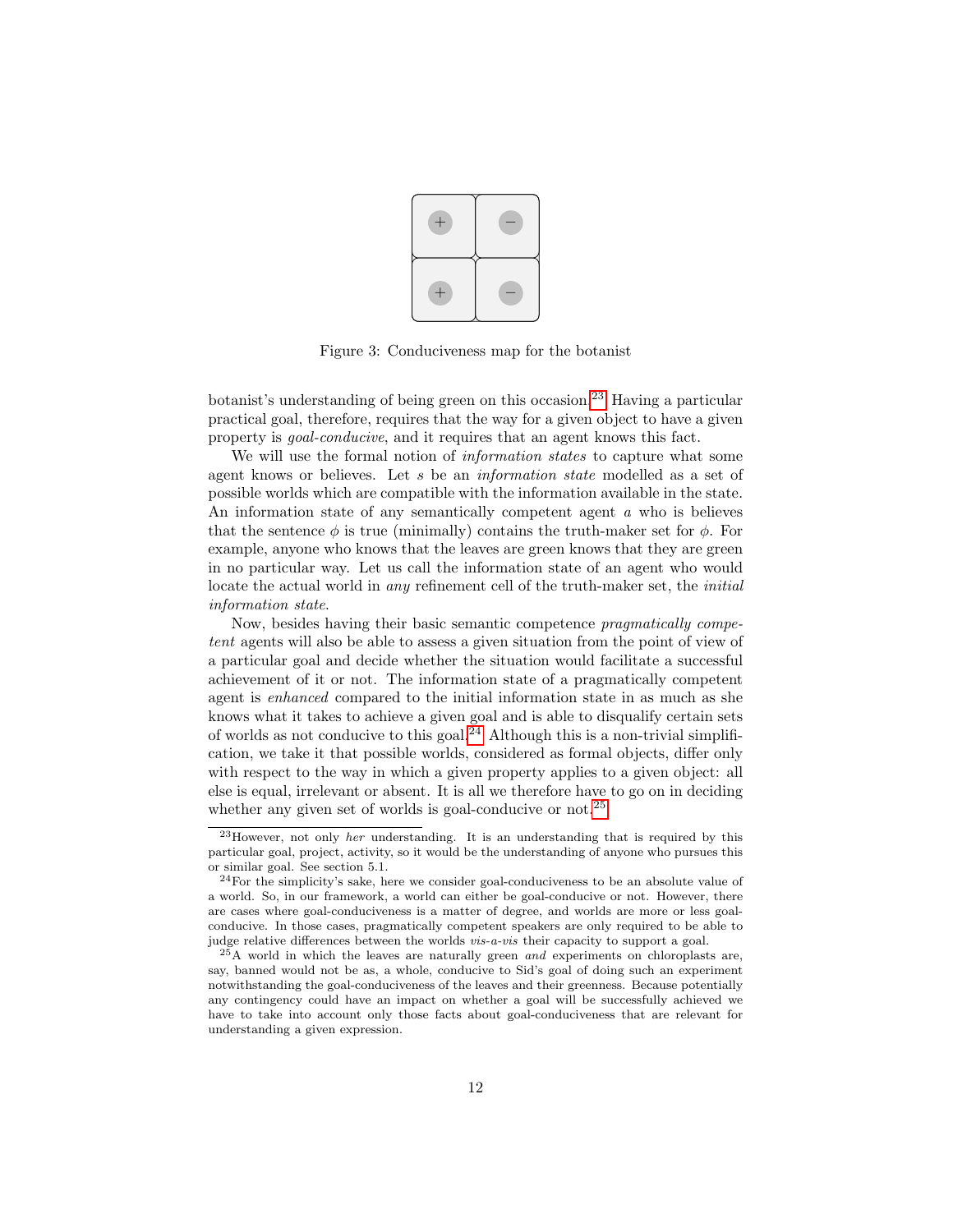For any practical goal  $\gamma$  there will be a *valuation map* over the cells of the refinement of the bi-partition, assigning each cell a goal-conduciveness value in accordance with the capacity of the worlds in the cell to support a successful achievement of a given goal. $^{26}$  $^{26}$  $^{26}$  We suggest that any pragmatically competent agent will have a particular goal-conduciveness valuation map as part of her information state. Which particular map is relevant is determined by which goal is salient on an occasion. Figure 3 illustrates the goal-conduciveness valuation map for the botanist's goal. Although there may be some variations among goalconduciveness valuation maps between agents, in many cases, pragmatically competent agents will have similar or overlapping valuations as to which sets of worlds are conducive to a particular goal. As we shall see in section 5.1, a prerequisite for a genuine disagreement is that both agents have access to similar or overlapping valuations of worlds, otherwise they will not express the same proposition (i.e. they will communicate cross-purposes).  $27$ 

#### 3.2.2 Communication

We suggested that a particular way the world is can be more or less conducive to some practical goal, and that worlds can be evaluated based on the extent to which they are conducive to a given goal. It also became clearer that not all the worlds at which a sentence is true are conducive to a certain goal. Thinking of possible worlds in terms of goal-conduciveness thus gives rise to a particular view of communication where agents communicate to seek and exchange the information about a world that helps them achieve their goals.

To take a Travis case again as our example, if I know that my friend is a botanist and is searching for some green leaves for her experiment (assuming I am not totally ignorant about this topic) then I should also know that her request for green leaves bears on that particular goal and that so should my response. If I then sincerely say to my friend, "Search no more, the leaves on my tree are green", what I say is that the world is indeed such that her project can be successfully carried out (at least as far as the greenness of the leaves is concerned). In other words, by asserting this, I suggested that the way the world is is conducive to my friend's goal. If it turns out, however, that I have the leaves that are painted green but are naturally red, then her reasonable expectations as to the state of the world won't be satisfied and her project won't take off. That is, this state of the world is not conducive to the salient goal and so what I said to my friend was false (although it could have been true were her goal decorating rather than chemistry).

On the current approach, not every utterance of a declarative sentence will be sufficiently informative. Only if an agent is in a pragmatically enhanced information state is a given assertion sufficiently informative, where such an enhancement presupposes that the agent has access to a relevant conduciveness valuation map. The goal will then determine the extent to which an assertion

<span id="page-12-0"></span> $^{26}\mathrm{See}$  Definition  $8$ 

<span id="page-12-1"></span> $27$  For discussion of the notion of disagreement by talking cross-purposes, see [Davies](#page-26-14) [\(2017\)](#page-26-14).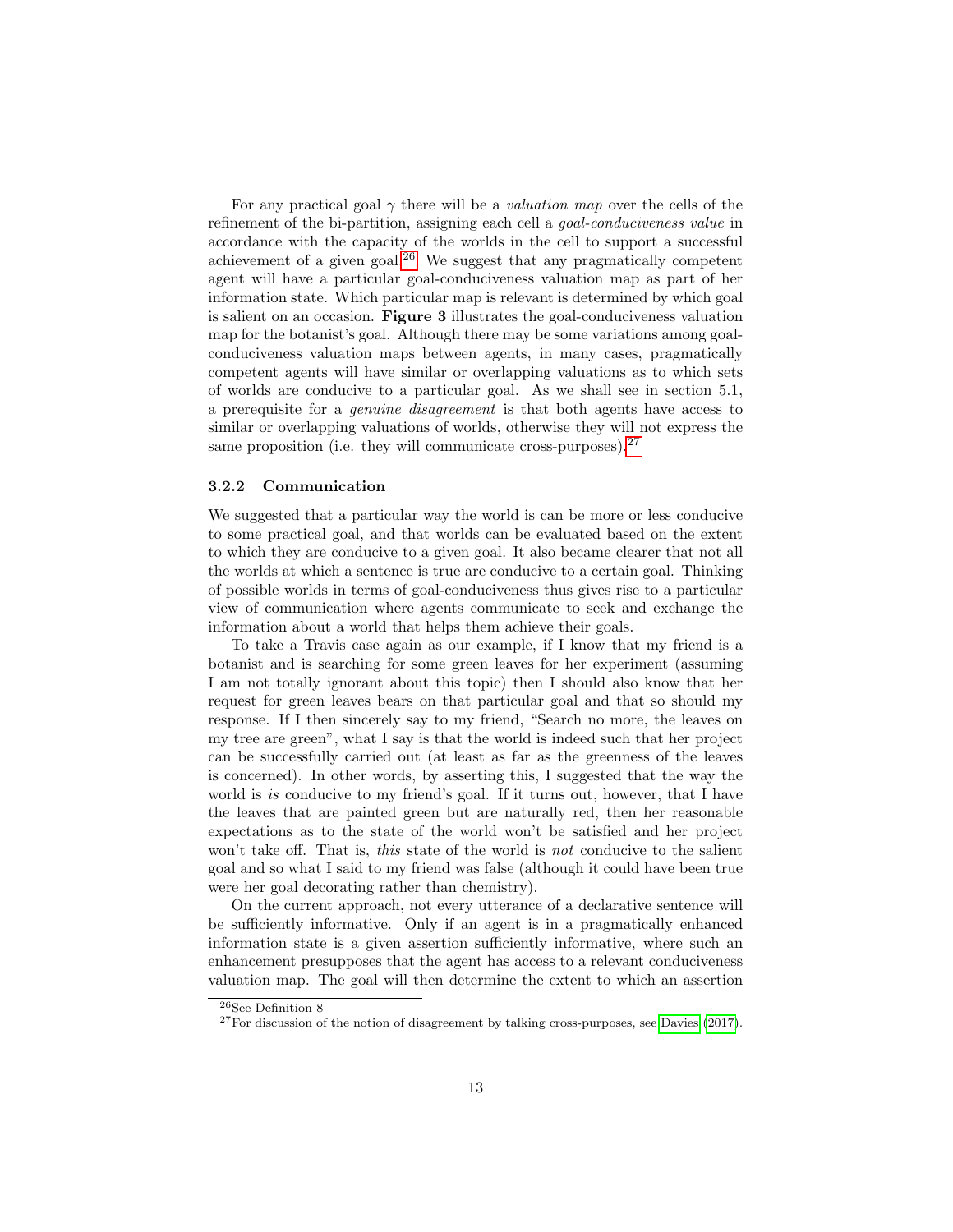is informative.<sup>[28](#page-13-0)</sup> To illustrate consider the following polar question in  $(11)$ . Let us assume that A, B, C and D are semantically competent and know that there are different ways for the leaves to be green. Furthermore, they all know the contextually salient goal and have access to the goal-conduciveness valuation map.

- (11) A: Are the leaves green<sub> $\gamma$ </sub>?
	- (a) B: The leaves are green or the leaves are not green.
	- (b) C: The leaves are green (in some way or other).
	- (c) D: The leaves are green<sub> $\gamma$ </sub>.

Assuming A is a pragmatically competent agent, we know that question (11) relates to a particular goal. The informativeness of an answer increases as more alternatives are excluded. (11a) is not informative since it asserts something that any rational, linguistically competent speaker should already know. (11b) excludes some possibilities, and to this extent it is not entirely trivial and uninformative. Yet it is not sufficiently (pragmatically) informative to facilitate a particular course of action or support A's goal because (11b) is compatible with any cell in the truth-maker set. Those who seek an information do that with a particular end in sight. (11b), however, does not resolve a particular goal-related issue; it does not contain an information based on which our agent A can act. The only informative answer that resolves the issue raised by the question in (11) is (11c) because A is informed that the actual world is compatible with the enhanced information state that A is in.

Let us now apply this to *Occasion 2* in **The leaves are green** Travis case. We suppose both speakers are pragmatically competent agents. The asymmetry between them consists in the following: by asking whether the leaves are green, Zoe *entertains an issue*<sup>[29](#page-13-1)</sup> over the bi-partition of goal-conducive cells of worlds  $\{w_{01}, w_{11}\}\$  and their complement (namely, Zoe doesn't know whether the actual world is in  $\{w_{01}, w_{11}\}$  or in its complement), whilst her friend Pia knows (or ought to know) that the actual world (in the example, non-naturally, painted green leaves) is not in  $\{w_{01}, w_{11}\}$ . Therefore, on the proposed goaldirected model of communication, Pia gives false information about the world by asserting (1) on this occasion and is not resolving Zoe's issue.

In the following section we define a formal model of occasion-sensitive semantics for a small fragment of English.

<span id="page-13-0"></span><sup>28</sup>This is in line with some decision-theoretic approaches to questions where whether an answer resolves a question or not is determined by a salient decision problem. See [Van Rooy](#page-28-4) [\(2003\)](#page-28-4).

<span id="page-13-1"></span> $29$ The notion of issues that an agent may entertain and what resolves them has been formalised in the framework of inquisitive semantics. See [Groenendijk et al. 2009,](#page-26-15) [Ciardelli et al.](#page-25-6) [2013,](#page-25-6) [Ciardelli et al. 2015,](#page-26-16)[Ciardelli and Roelofsen 2015\)](#page-26-17)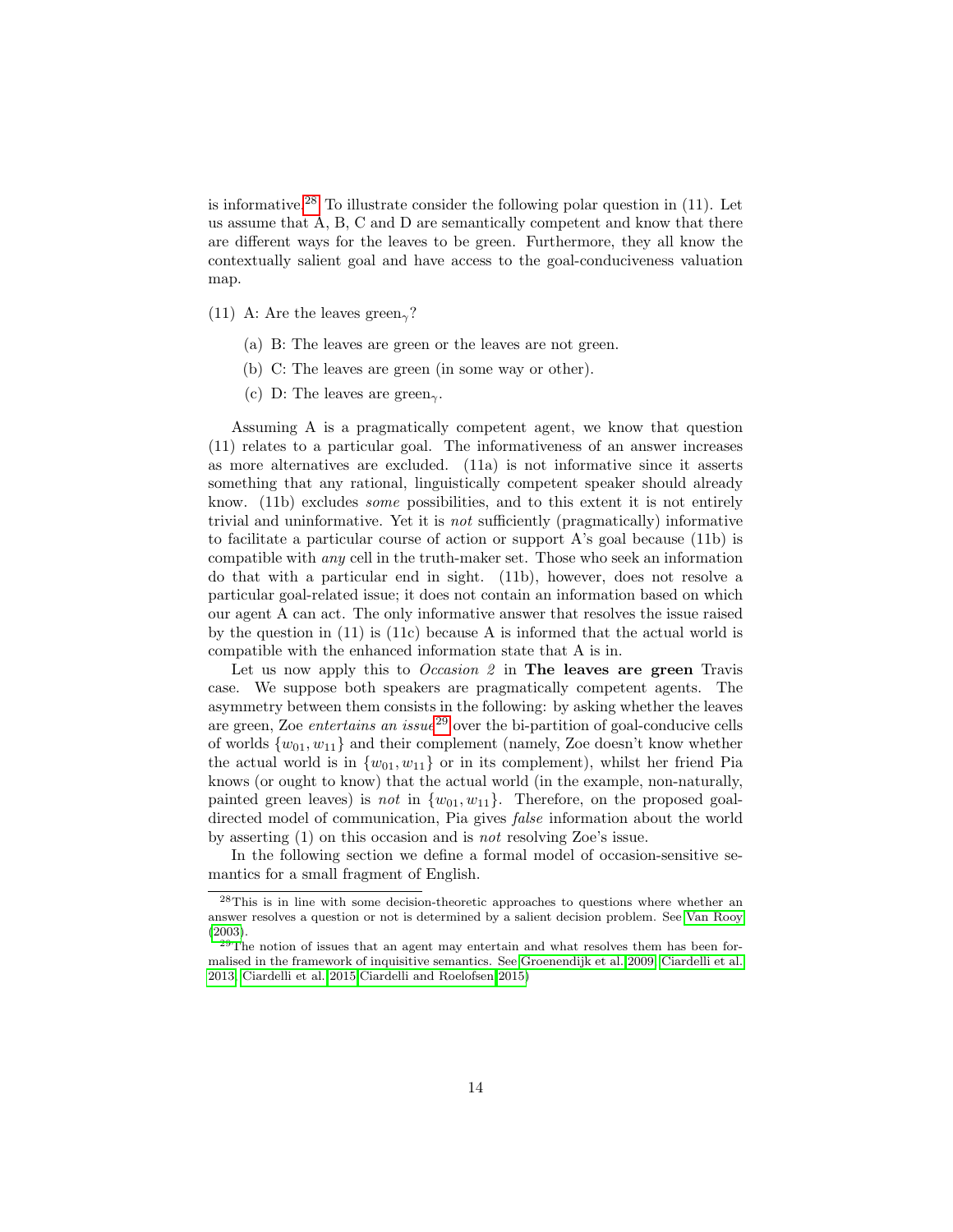## 4 A model

In order to determine when an utterance of the sentence on some occasion is true we propose to first evaluate all cells of the refined partition of worlds in terms of how goal-conducive they are and to assign each a value, thus producing a valuation map over those cells. A set of most goal-conducive worlds that are also semantically compatible with a sentence will correspond to the proposition expressed by an utterance of that sentence by an agent on an occasion.

## 4.1 Language

A small language fragment for occasion sensitive semantics  $\mathcal{L}_{os}$ 

### 4.1.1 Basic expressions

- (a) Individual constants: Sid, the leaves, the shoes
- (b) Predicates: green, desk, under the bed
- (c) Logical constants: ¬, ∧, ∨, →

## 4.1.2 Formation rules

- (a) if  $\alpha$  is a predicate and  $\beta$  is an individual constant, then  $\alpha(\beta)$  is a sentence
- (b) if  $\phi$  is a sentence, then  $\neg \phi$  is a sentence
- (c) if  $\phi$  is a sentence, then  $\phi \land \phi$ ,  $\phi \lor \phi$ ,  $\phi \to \phi$  is a sentence

## 4.2 Occasion-sensitive semantics for  $\mathcal{L}_{os}$

A model M for  $\mathcal{L}_{os}$  is a tuple  $\langle D, W, I, \Sigma, \Gamma, \Theta \rangle$  where

- i. D is a set of individuals
- ii. W is a set of possible worlds
- iii. I is the interpretation function
- iv.  $\Sigma$  is the *ordering function*
- v.  $\Gamma$  is a set of goals
- vi Θ is the goal-conduciveness function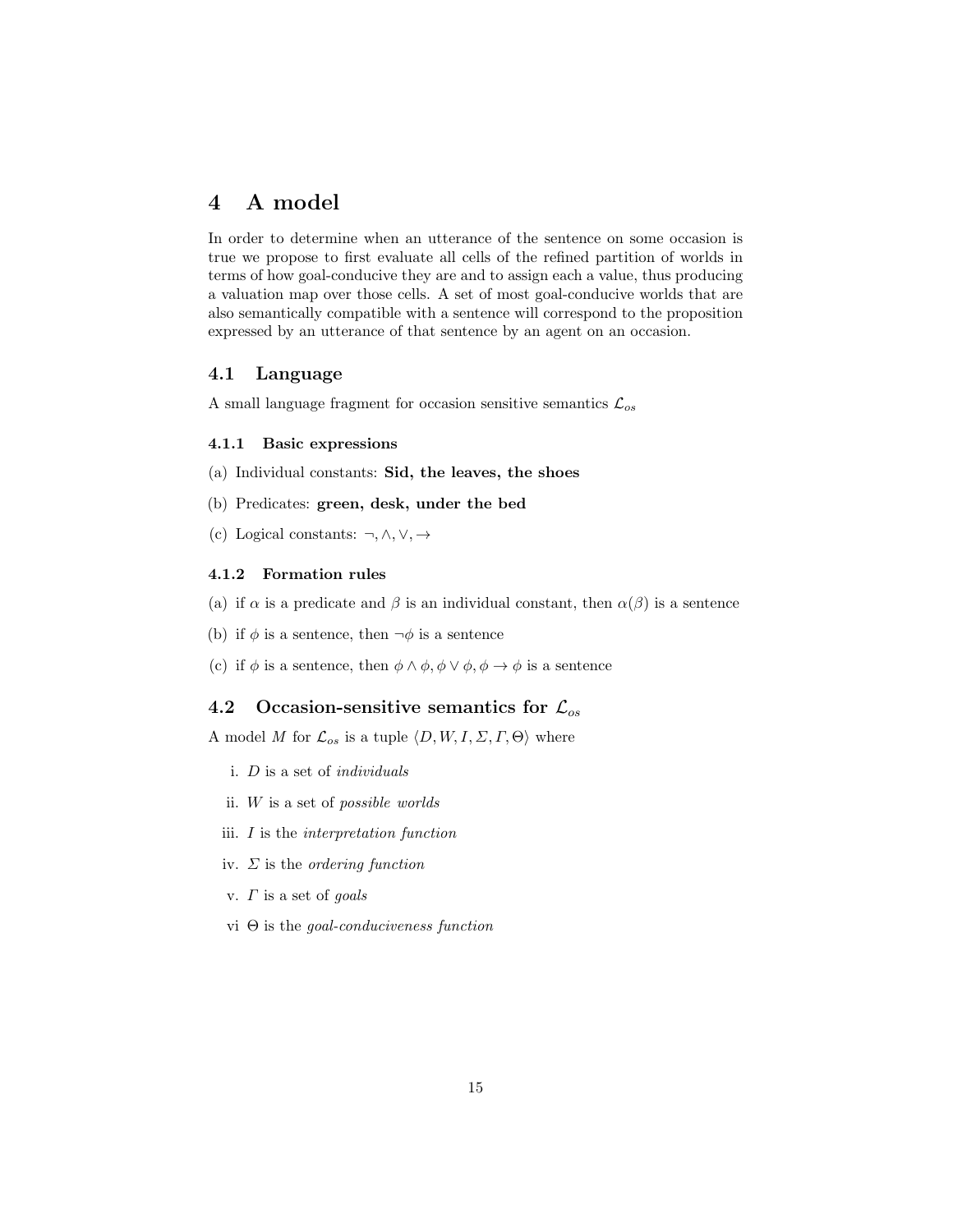#### 4.2.1 Interpretation function

I is the interpretation function of the model M assigning an intension  $I_{\alpha}$  to each predicate and  $I_\beta$  to each individual constant as follows:

#### Definition 1 (Interpretation function  $I_{\alpha}$ )

If  $\alpha$  is a predicate then  $I_{\alpha}$  is a function such that for each  $w \in W : I_{\alpha}(w) \subseteq D$ 

#### Definition 2 (Interpretation function  $I_\beta$ )

If  $\beta$  is an individual constant then  $I_{\beta}$  is a function such that for each  $w \in W$ :  $I_\beta(w) \in D$ 

#### 4.2.2 Truth

We write  $M, w \models \phi$  for a sentence  $\phi$  is true in model M with respect to the world of evaluation w

## Definition 3 (Sentential truth  $I_{\alpha(\beta)}$ )  $^{30}$  $^{30}$  $^{30}$

 $M, w \models \phi \text{ iff } \forall w \in W : I_{\beta}(w) \in I_{\alpha}(w)$ 

#### 4.2.3 Ordering function

Definition 4 (Ordering of  $I_{\alpha}(w)$ )

- Let  $\Sigma_{\alpha}$  be a function from W to n-tuples of sets of individuals, such that for any world w,
	- $\Sigma_{\alpha}(w) = \langle \sigma_{\alpha}^1(w), ..., \sigma_{\alpha}^n(w) \rangle$ , where  $\sigma_{\alpha}^i(w) \subseteq I_{\alpha}(w)$  and  $i \in \{1...n\}$
	- $\Sigma_\alpha(w)$  is a *cover* of  $I_\alpha(w)$  such that the union of the sets in  $\Sigma_\alpha(w)$ is equal to  $I_{\alpha}(w)$ , i.e.  $\bigcup \sigma_{\alpha}^{i}(w) = I_{\alpha}(w)$

*Example 1*: Let us assume that  $W: \{w_1, w_2, w_3, w_4, w_5\}$ , and  $D: \{a, b, c, d\}$ . For each world w, let us further assume that the interpretation function  $I_{\alpha}$  will assign the following values to the predicate  $\alpha$ :

$$
I_{\alpha}(w_1) = \{a, b, c\}, I_{\alpha}(w_2) = \{a\}, I_{\alpha}(w_3) = \{a, b\}, I_{\alpha}(w_4) = \{a, b, c\}, I_{\alpha}(w_5) = \emptyset
$$

The ordering function  $\Sigma_{\alpha}$  orders individuals in the extension of  $I_{\alpha}$  according to different ways that individuals may have a property denoted by  $\alpha$ . For a property denoted by  $\alpha$  there will be n number of ways  $\sigma_{\alpha}$  in which that property can be applied to individuals. To distinguish between the ways we assign each an index *i*. Thus  $\Sigma_{\alpha} = {\{\sigma_{\alpha}^1, ..., \sigma_{\alpha}^i, ..., \sigma_{\alpha}^n\}}$ , where  $i \in \{1 \le i \le n\}$ . The application of  $\Sigma_{\alpha}$  to W, where  $n = 2$  returns the following values:

<span id="page-15-0"></span><sup>30</sup>Definitions for all complex clauses are classical.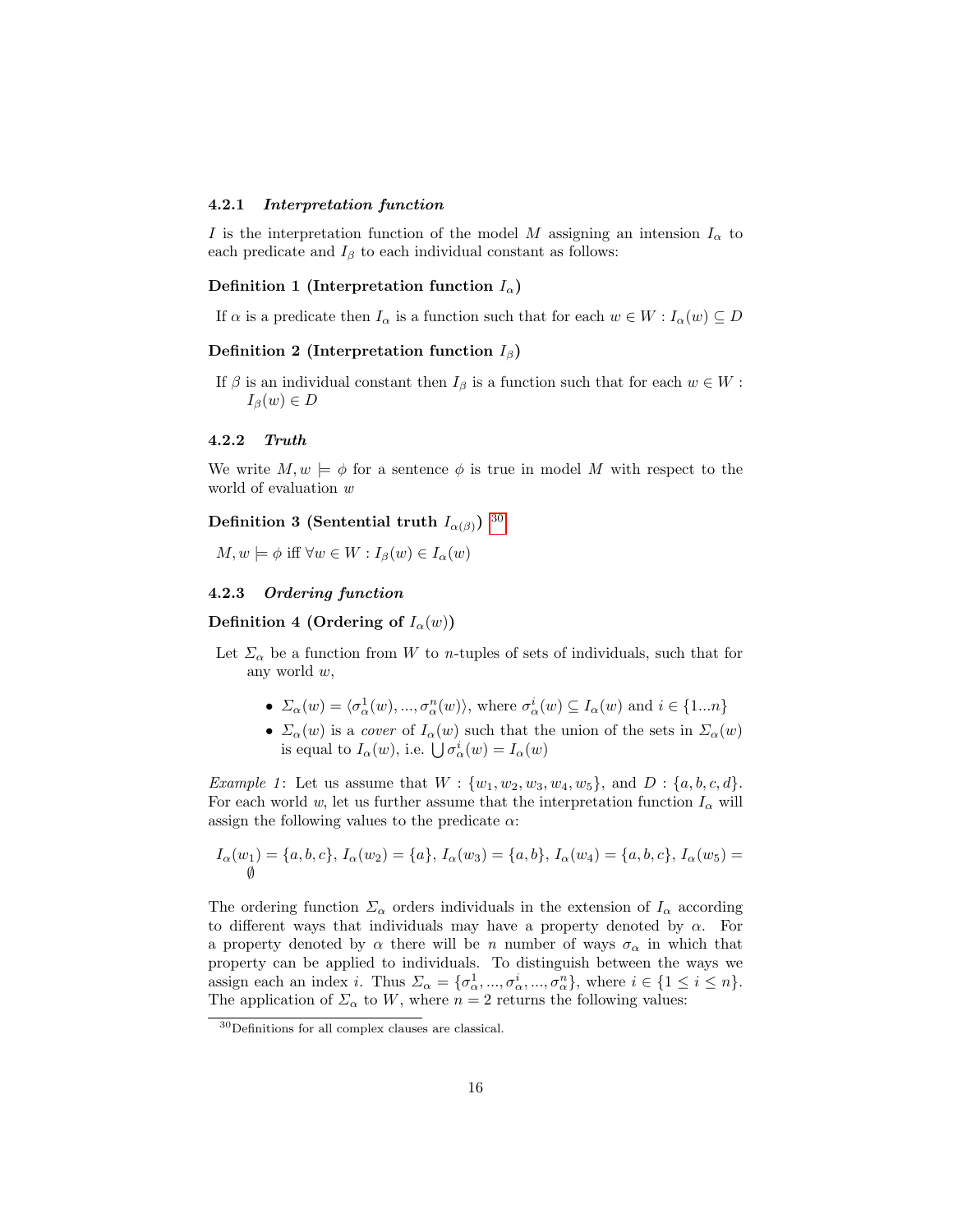$$
\Sigma_{\alpha}(w_{1}) = \{\sigma_{\alpha}^{1}(w_{1}), \sigma_{\alpha}^{2}(w_{1})\} = \langle \{a, c\}, \{a, b, c\} \rangle
$$
  
\n
$$
\Sigma_{\alpha}(w_{2}) = \{\sigma_{\alpha}^{1}(w_{2}), \sigma_{\alpha}^{2}(w_{2})\} = \langle \{a\}, \{\emptyset\} \rangle
$$
  
\n
$$
\Sigma_{\alpha}(w_{3}) = \{\sigma_{\alpha}^{1}(w_{3}), \sigma_{\alpha}^{2}(w_{3})\} = \langle \{a, b, c\}, \{b\} \rangle
$$
  
\n
$$
\Sigma_{\alpha}(w_{4}) = \{\sigma_{\alpha}^{1}(w_{4}), \sigma_{\alpha}^{2}(w_{4})\} = \langle \{b\}, \{a, c\} \rangle
$$
  
\n
$$
\Sigma_{\alpha}(w_{5}) = \{\sigma_{\alpha}^{1}(w_{5}), \sigma_{\alpha}^{2}(w_{5})\} = \{\emptyset\}
$$

#### 4.2.4 Equivalence relations

Definition 5 (Equivalence relations between worlds wrt  $\alpha(\beta)$ )

 $wR_{\alpha(\beta)}w'$  iff  $I_{\beta}(w) \in I_{\alpha}(w) \Leftrightarrow I_{\beta}(w') \in I_{\alpha}(w')$ 

Let W be a bi-partition of W, and let  $c \in W$  be a cell of the bi-partition. Any two worlds are in the same cell c of the bi-partition W iff  $wR_{\alpha(\beta)}w'$ .

We can define a refinement Z of the bi-partition W with respect to  $\Sigma_{\alpha}$  by first defining equivalence relations with respect to the sentence  $\alpha(\beta)$  and the ways  $\Sigma_{\alpha}$  in which  $\alpha$  applies to  $\beta$ .

### Definition 6 (Equivalence relations wrt  $\alpha(\beta)$  and  $\Sigma_{\alpha}$ )

$$
w R_{\Sigma_{\alpha}}^{\alpha(\beta)} w' \text{ iff } \forall i: 1 \leq i \leq n: I_{\beta}(w) \in \sigma_{\alpha}^{i}(w) \Leftrightarrow I_{\beta}(w') \in \sigma_{\alpha}^{i}(w')
$$

 $R_{\Sigma}^{\alpha(\beta)}$  $\sum_{\alpha}^{\alpha(\beta)}$  is an equivalence relation between worlds with respect to the set of ways  $\Sigma_{\alpha}$  in which a property denoted by  $\alpha$  applies to the individual denoted by  $\beta$ . It states that any two worlds are equivalent relative to a given sentence  $\alpha(\beta)$  and a given way  $\sigma^i_\alpha$  only if the individual denoted by  $\beta$  has a property denoted by  $\alpha$  in the same way  $\sigma_{\alpha}^{i}$  (or is in the extension of  $\sigma_{\alpha}^{i}$ ) at both worlds.

## Definition 7 (Refinement  $Z$  of the bi-paritition  $W$  of  $W$ )

Any two worlds  $w, w'$  are in the same cell of the partition  $\mathcal{Z}$ , where  $\mathcal{Z} \leqslant \mathcal{W}$  $(\mathcal{Z} \text{ is finer than } \mathcal{W})$ , iff  $wR_{\Sigma_{\alpha}}^{\alpha(\beta)}w'.$ 

*Example 2*: Suppose that  $I_\beta(w) = a$  at all the worlds in W and  $\alpha = \text{green}$ . It follows that:

$$
I_{\text{green}(a)}(w_1) = 1
$$

$$
I_{\text{green}(a)}(w_2) = 1
$$

$$
I_{\text{green}(a)}(w_3) = 1
$$

$$
I_{\text{green}(a)}(w_4) = 1
$$

$$
I_{\text{green}(a)}(w_5) = 0
$$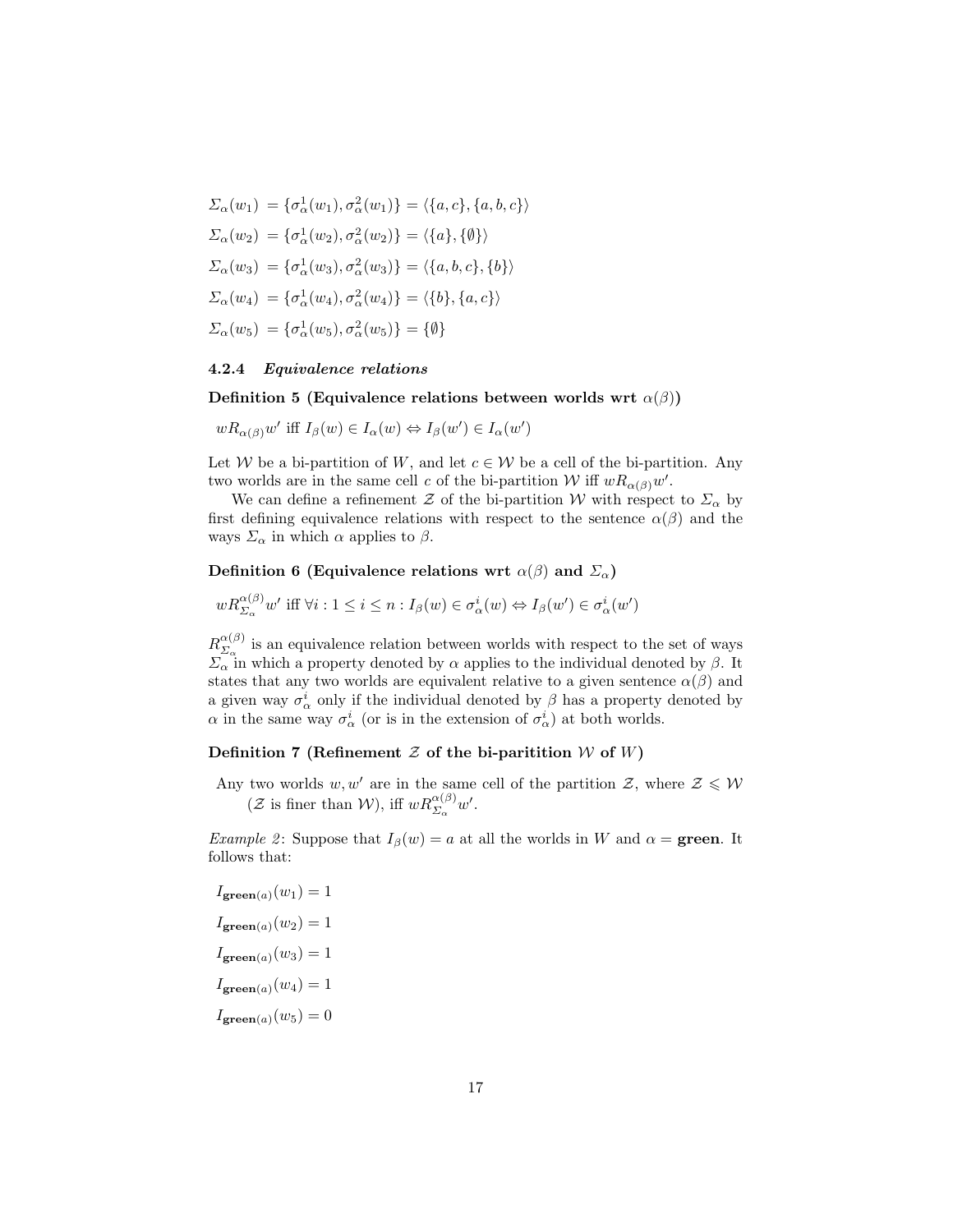Table 1: Partition  $Z$  of W wrt  $R_{\Sigma}^{\text{green}(a)}$  $\Sigma$ green

| $c_1$ : $\sigma_{\textbf{green}(a)}^{\text{+}}$ | $c_2$ : $\sigma^2_{\textbf{green}(a)}$ |    | $c_3$ : Both $\mid c_4$ : None |
|-------------------------------------------------|----------------------------------------|----|--------------------------------|
| W2                                              | $w_{4}$                                | W1 | $w_5$                          |
| Wз                                              |                                        |    |                                |

The worlds that are in the same cell of the bi-partition W are:  $w_1, w_2, w_3$  and  $w_4$ . Namely, supposing  $[w]_{R_{\text{green}(a)}}$  is an equivalence class generated by  $R_{\text{green}(a)}$ , then W consists of two equivalence classes  $(w_1 \text{ and } w_5 \text{ are class representatives})$ :

$$
[w_1]_{R{\text{green}(a)}} = \{w_1, w_2, w_3, w_4\}
$$

 $[w_5]_{R<sub>green(a)</sub>} = \{w_5\}$ 

Furthermore, suppose that there are two different ways in which green applies to a, i.e.  $\Sigma_{\text{green}} = {\sigma_{\text{green}}^1, \sigma_{\text{green}}^2}.$  Then there will be a further fragmentation of the bi-partition W wrt to the set of ways  $\sigma_{\text{green}}^i \in \Sigma_{\text{green}}$  in which the property denoted by green applies to a. Assuming  $\Sigma_{\text{green}}(w)$  returns same values as in Example 1, then we have a further partition of worlds wrt to the equivalence relation  $R_{\Sigma_{\text{meas}}}^{\text{green}(a)}$  $\sum_{\text{green}}^{green(a)}$  as illustrated in **Table 1.** 

#### 4.2.5 Goal-conduciveness

In our framework, given a particular goal  $\gamma \in \Gamma$ , an agent will select only some of the cells of the refinement  $\mathcal Z$  of the bi-partition  $\mathcal W$  as conducive to that goal.

#### Definition 8 (Goal-conduciveness function)

- Let  $\Theta$  be a goal-conduciveness function from a partition  $P_{\alpha(\beta)}$  to assignments of value  $(+, -)$  to each cell c in the partition.
- $\Theta : \gamma(P_{\alpha(\beta)}) : \forall c \in P_{\alpha(\beta)}, \Theta_{\gamma}(c) \in \{+, -\},\$  where  $\gamma$  is a particular contextually salient goal.
- For all the worlds in the complement of  $|\alpha(\beta)|$ , the cell corresponding to  $|\alpha(\beta)|^C$ is assigned a negative value since the sentence is false at those worlds.

*Example 3:* Suppose that a (refined) partition  $\mathcal{Z} = \{c_1, c_2, c_3, c_4\}$  (see Table 1). Each cell corresponds to an equivalence class  $[w]$  wrt  $R_{\Sigma_{\text{meas}}}^{\text{green}(a)}$  $\mathcal{Z}_{\text{green}}^{(\alpha)}$  such that:

- $c_1: [w_2]_{R_{\mathcal{Z} \mathbf{green}(a)}^{\mathbf{green}(a)}} = \{w_2, w_3\}$
- $c_2: [w_4]_{R_{\mathcal{Z} \mathbf{green}(a)}^{\mathbf{green}(a)}} = \{w_4\}$
- $c_3: [w_1]_{R_{\mathcal{Z}_\mathbf{green}(a)}^\mathbf{green}} = \{w_1\}$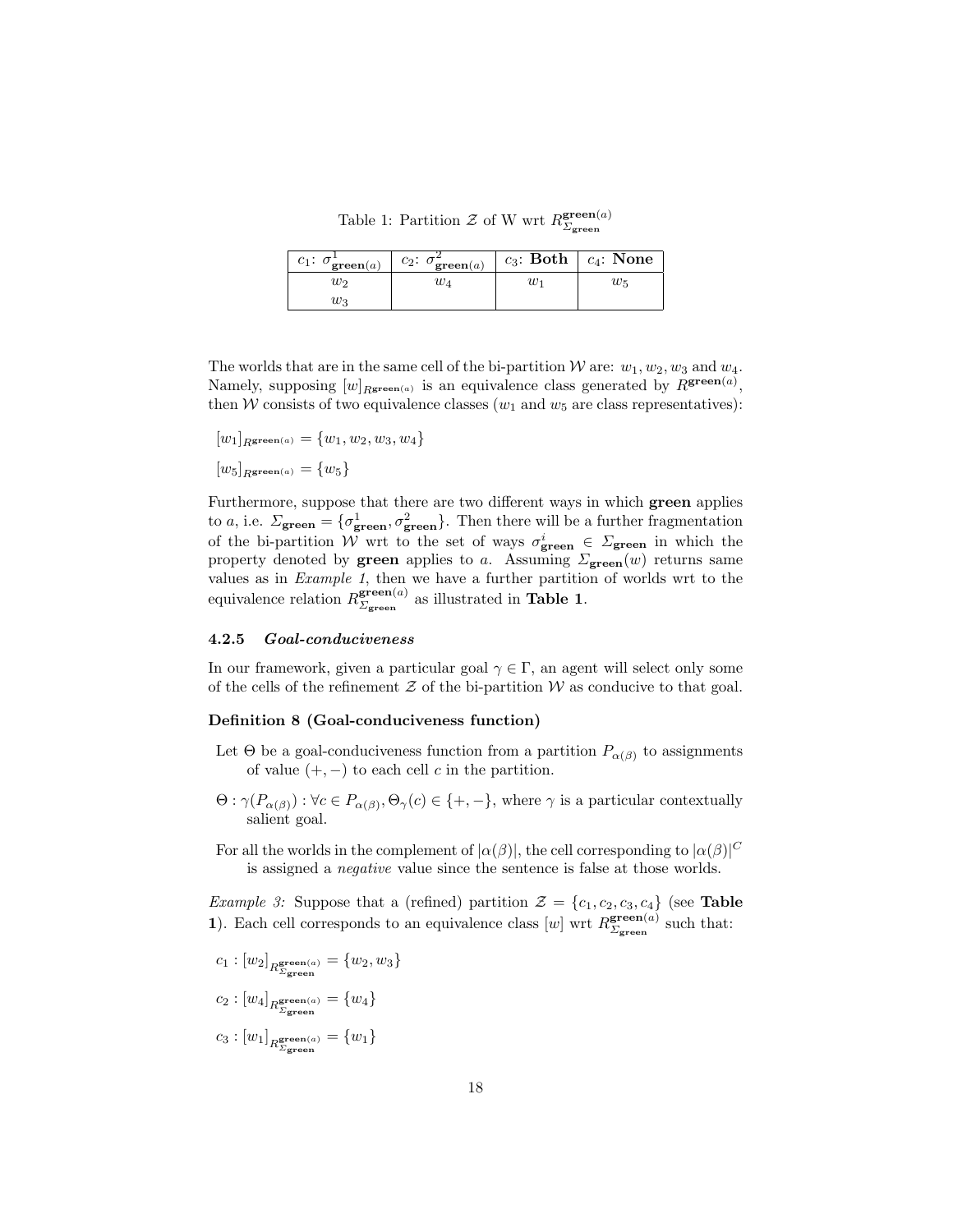$$
c_4: [w_5]_{R_{\mathcal{Z}_\mathbf{green}(a)}^\mathbf{green}} = \{w_5\}
$$

Furthermore, suppose that for all w in  $\{c_1, c_2, c_3\}$ ,  $I_a(w) \in I_{\text{green}}(w)$  and for all w in  $c_4$ ,  $I_a(w) \notin I_{\text{green}}(w)$ . The goal-conduciveness function will assign each cell in  $\mathcal Z$  a value  $(+,-)$  in accordance with the capacity of worlds in the cell to support a particular goal  $\gamma$  (where the cell corresponding to the complement of  $|\textbf{green}(a)|$  is assigned a negative value by definition). Let us assume  $\Theta_{\gamma}$  returns the following values:

$$
\Theta_{\gamma}(c_1) = -
$$
  
\n
$$
\Theta_{\gamma}(c_2) = +
$$
  
\n
$$
\Theta_{\gamma}(c_3) = +
$$
  
\n
$$
\Theta_{\gamma}(c_4) = -
$$

This valuation map for goal  $\gamma$  will be important for determining the truth value of an utterance of  $\operatorname{green}(a)$  at w given a contextually salient goal  $\gamma$ .

#### 4.2.6 Contextual truth

We write  $M, w \models_{\gamma} \alpha(\beta)$  for an utterance of  $\alpha(\beta)$  is true in model M with respect to the world of evaluation w and the goal of context  $\gamma$ 

#### Definition 9 (Contextual truth)

$$
M, w \models_{\gamma} \alpha(\beta) \text{ iff}
$$
  
\ni.  $I_{\beta}(w) \in I_{\alpha}(w)$   
\nii.  $\Theta_{\gamma}([w]_{R_{\Sigma_{\alpha}}^{\alpha(\beta)}}) = +$   
\n
$$
M, w \models_{\gamma} \neg \phi \text{ iff } M, w \nvDash_{\gamma} \phi
$$
  
\n
$$
M, w \models_{\gamma} (\phi \land \psi) \text{ iff } M, w \models_{\gamma} \phi \text{ and } M, w \models_{\gamma} \psi
$$
  
\n
$$
M, w \models_{\gamma} (\phi \lor \psi) \text{ iff } M, w \models_{\gamma} \phi \text{ or } M, w \models_{\gamma} \psi
$$

This definition states that an utterance of the sentence  $\alpha(\beta)$  relative to the goal of context  $\gamma$  is true at a world w only if the sentence is true at w and w is in the equivalence class [w] generated by  $R_{\Sigma}^{\alpha(\beta)}$  $\frac{\alpha(\beta)}{\Sigma_{\alpha}}$  to which  $\Theta_{\gamma}$  assigns value +, namely if the world is goal-conducive (with respect to the sentence).

Example 5: Let us assume that the actual world is  $w_2$  and that the sentence is green(a) (i.e.  $\beta = a$  and  $\alpha =$  green as in previous examples). Then, since  $w_2$  is in the cell  $c_1$  (see **Table 1**) and  $\Theta_{\gamma}(c_1) = -$ ,  $M, w \nvdash_{\gamma} \textbf{green}(a)$ , i.e. an utterance of  $\mathbf{green}(a)$  in model M with respect to the goal of context  $\gamma$  is false at  $w_2$ .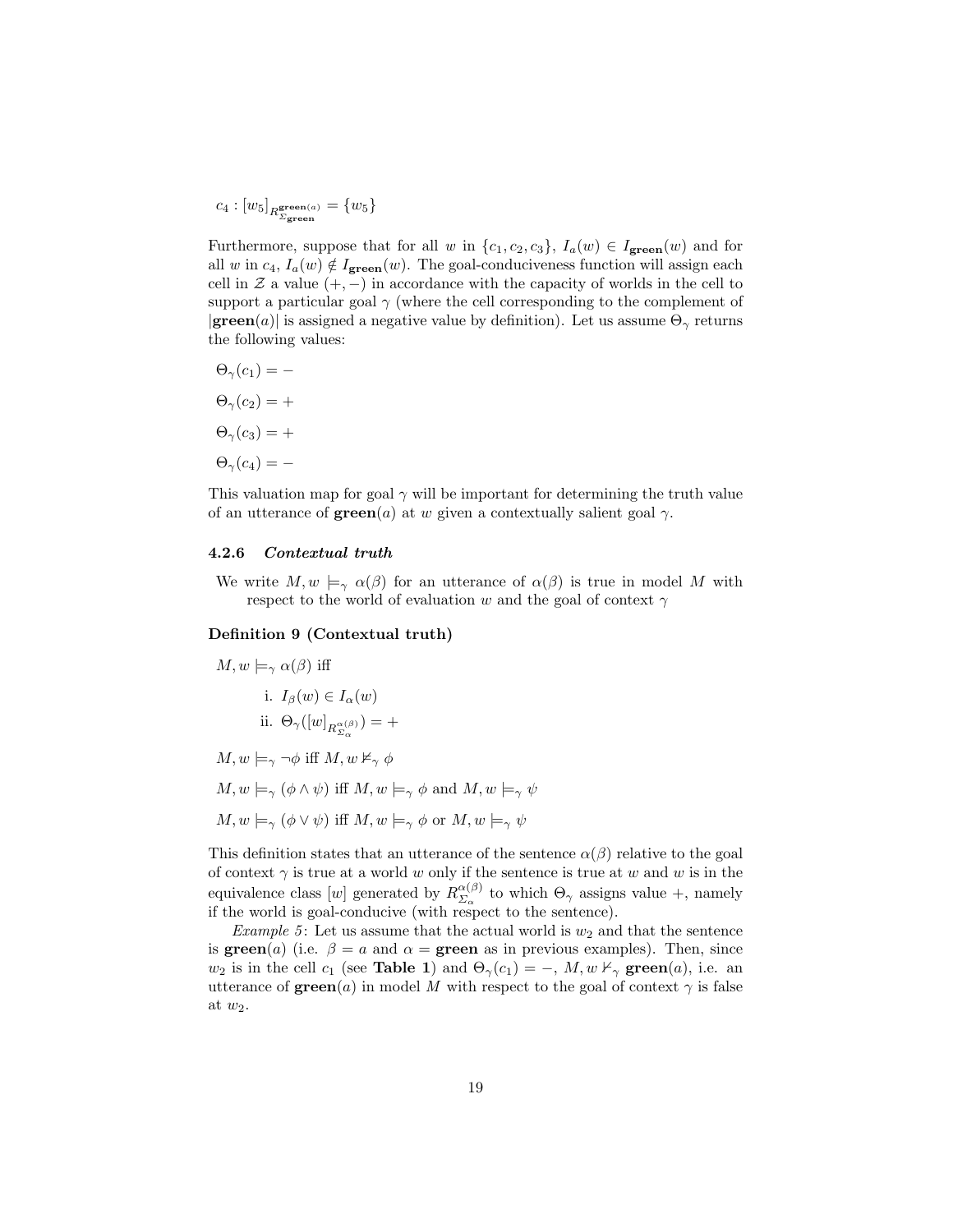## 5 Applications

### 5.1 Disagreement: discretionary and objective predicates

We started this discussion pointing out the intuitive difference between objective and discretionary predicates concerning factors to which their truth assessments are sensitive. There we noted that factual statements containing objective predicates, unlike statements of opinion containing discretionary predicates, are true at the world simpliciter without further relativisation to individual perspectives etc. However, in an attempt to account for Travis cases, we have shown that the evaluation of factual statements is also relative to further factors besides the world of assessment, namely, to contextually salient goals. So the question is whether our model preserves the intuitive distinction between objective and discretionary predicates (including the idea of genuine, factual disagreement) or not. To answer this question, let us first see what our model predicts about agreement and disagreement. Note that it is normally assumed that for genuine disagreement the same proposition needs to be asserted and denied (i.e. that two individuals genuinely *contradict* one another). A disagreement is *faultless* if two individuals are genuinely contradicting one another but neither is at fault  $(see Kölbel 2004).$ 



Figure 4: Utterance of (1) in three different contexts

In Figure 4, we have only two different ways of being green: painted green and natural green, and the worlds where the leaves are only naturally green, only painted green, both or none. We also have three different understandings of when an utterance of  $(1)$  would be true: the botanist's  $(dark green)$ , the decorator's (red), and the painter's (blue). At  $w_{00}$  no utterance will be true (because the sentence is false). All semantically competent agents are assumed to be in the initial information state, in which case they all verbally agree on the meaning of a sentence (viz. they agree on which worlds constitute the truthmaker set for the sentence).

The botanist and the decorator agree that the utterance of (1) is true at  $w_{11}$ , but they disagree about the truth-value of the utterance at  $w_{10}$  and  $w_{01}$ . Notice, however, that given that the botanist and the decorator don't share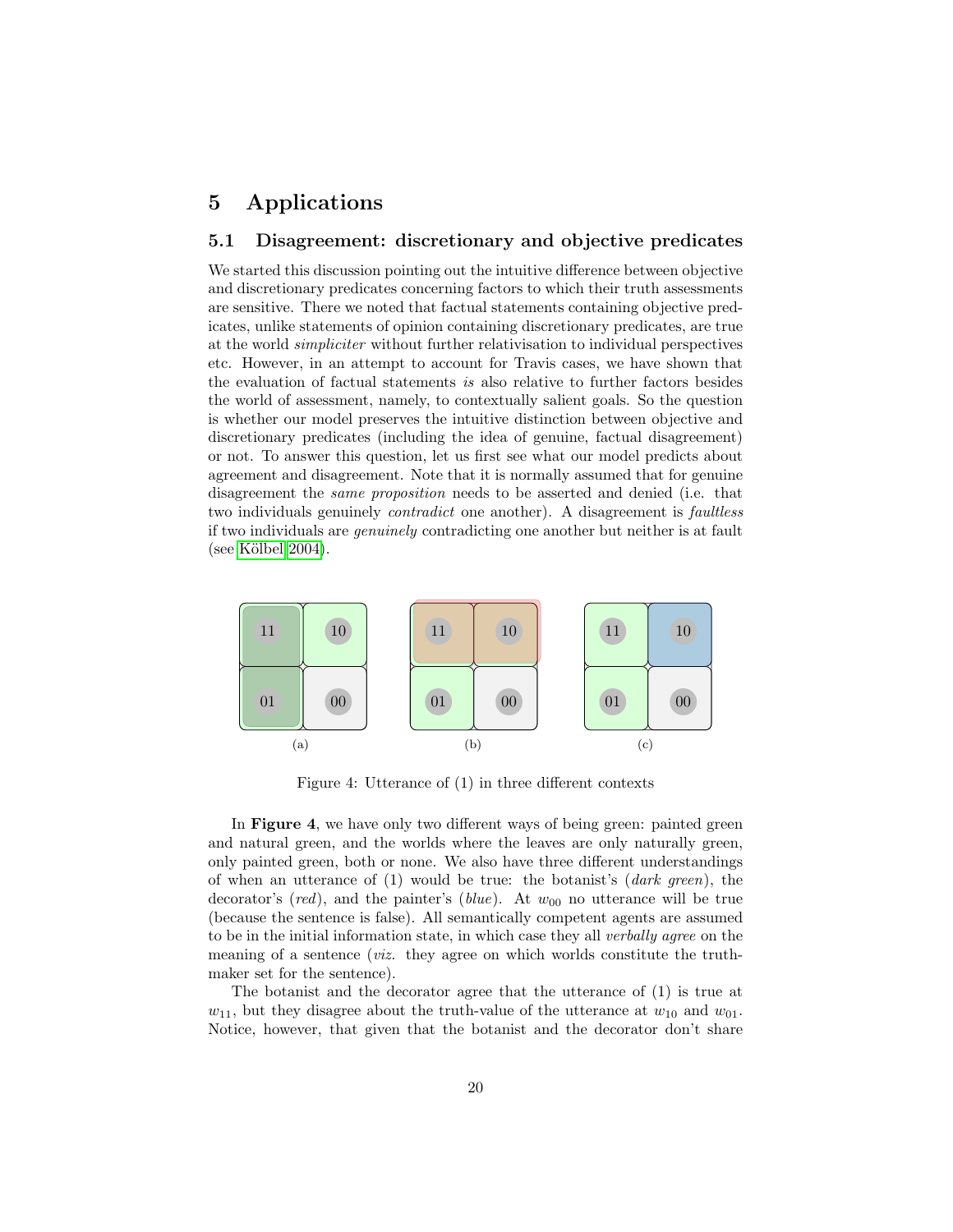the same understanding of green we only have an appearance of agreement (or disagreement). In other words, when communicating, they talk *cross-purposes* and fail to genuinely agree or disagree. Call this variety of agreement and disagreement *pseudo-agreement* and *pseudo-disagreement*. The fact that there is an appearance of agreement between agents at a world about the truth-value of an utterance does not entail that agents entertain same propositions: i.e. although the botanist and the decorator pseudo-agree that (1) is true at  $w_{11}$ , they nevertheless express different propositions by their utterances, i.e.  $(1)_{\gamma}$ and  $(1)_{\gamma'}$ . So an appearance of agreement between the agents about the truth value of an utterance of  $\phi$  at a particular world is not enough to establish that they also share the same understanding of when an utterance of  $\phi$  would be true. Finally, the botanist's and the painter's propositions never intersect: there will be no agreement (pseudo or genuine) between the agents who occupy these two understandings of when an utterance of (1) would be true, although they still verbally agree on the meaning of green.

So far we explained what verbal and pseudo agreement and disagreement consist in. When, according to our approach, would two agents genuinely agree or disagree? Consider again the green leaves dialogue concerning the leaves which are painted green but naturally red, i.e at the world  $w_{10}$ . Let us compare two versions of this dialogue, in (12\*) and (12).

- (12\*) The green leaves dialogue
	- (a) The decorator (relative to the decorator's goal): The leaves are green.
	- (b) The botanist (relative to the botanist's goal): No, the leaves are not green.

In (12\*) the decorator assesses the leaves from her context, and the botanist assesses them from his. As in the chilli dialogue in (5) with the predicate tasty, we seem to have a case of assessment sensitivity where the truth-value of utterances depends on which point of evaluation is occupied. Accordingly, both utterances in (12\*) seem to be true relative to a particular perspective, and no one seems to be at fault. Still, there is a crucial difference between (12\*) and the chilli dialogue (at least on relativist analyses of predicates of personal taste), in that in  $(12^*)$  the decorator and the botanist are asserting and denying different propositions,  $(1)_{\gamma}$  and  $\neg(1)_{\gamma'}$  although the sentences they utter have the same standing meaning. That is, in  $(12^*)$  we have a case of *pseudo*disagreement where the agents are talking cross-purposes, although they verbally agree. Nonetheless, the conditions for a genuine agreement or disagreement are not in place.

Compare to this another version of the green leaves dialogue, which closely resembles The leaves are green Travis case.<sup>[31](#page-20-0)</sup>

(12) The green leaves dialogue

<span id="page-20-0"></span><sup>31</sup>See footnote 32 for why not entirely.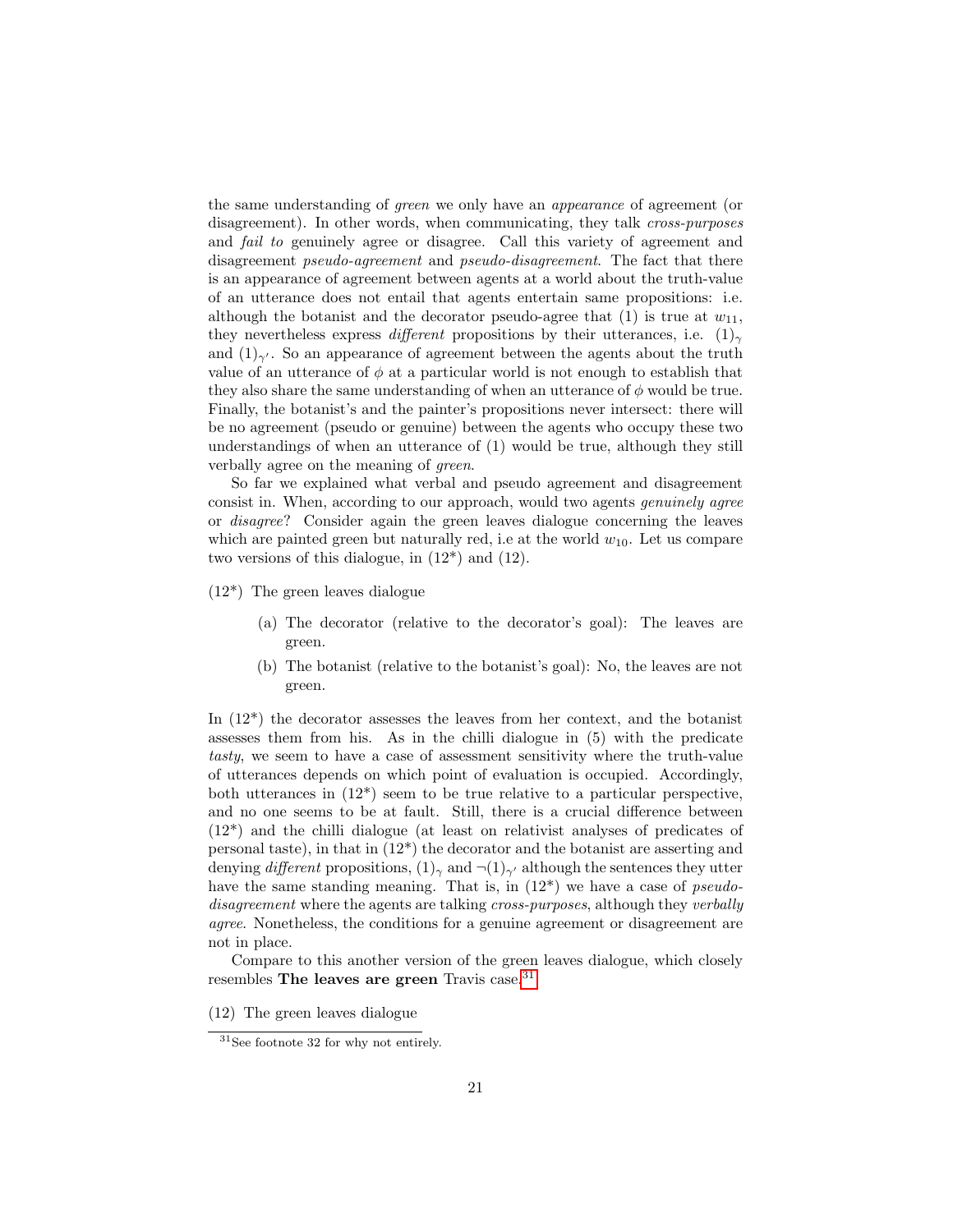- (a) The decorator (relative to the botanist's goal): The leaves are green.
- (b) The botanist (relative to the botanist's goal): No, the leaves are not green.

The difference between the dialogues in  $(12^*)$  and  $(12)$  is accounted for by the difference in accessibility to relevant goal-conduciveness valuation maps. In  $(12^*)$  we assume that either (i) the decorator's information state does not include the conduciveness valuation map for the botanist's goal  $\gamma'$ , or (ii) she's not aware of the botanist's goal and so is unable to evaluate goal-conduciveness of the world, or (iii) she might be mistaken about what is conducive to the botanists goal; in any case, she is unable to share the botanist's understanding of when an utterance of  $(1)$  would be true, and so they communicate crosspurposes. However, assuming the decorator knows enough about the botanist's goal and what's required to reach it (viz. has access to the correct conduciveness valuation map for the botanist's goal), she ought to recognise (if rational) that an utterance (12a) is false at  $w_{10}$ . Given that the decorator in (12) could and should evaluate the world (for goal-conduciveness) from the point of view of the botanist's goal, she is at fault as regards the truth-valuation of the utterance. Thus here we have a case of genuine, factual disagreement because, with respect to  $w_{10}$ , one party (the decorator) asserts that the leaves are green in a way that is suitable for the botanist's purpose, i.e.  $(1)_{\gamma'}$ , and the other party (the botanist) claims that the leaves are not green in a way that is suitable for her purpose,  $\neg(1)_{\gamma'}$ <sup>[32](#page-21-0)</sup> Table 2. summaries the three varieties of disagreement for sentences containing objective predicates.

Let us now see how this classification compares to our intuitions about matters of taste. First, the possibility to occupy a different point of evaluation (and assess how things are from within there) seems not to be available for matters of taste. When John and Sid disagree whether the chilli is tasty, best they could do is acknowledge that they are evaluating the world differently; still no matter what they do (how much information about the world or each other they obtain) John cannot put himself in Sid's perspective (and vice versa) and acknowledge that (and in which way) John's standard of taste is wrong (false) and Sid's is correct. Each of them has 'epistemic privilege' with regards to what they find tasty.<sup>[33](#page-21-1)</sup> Thus, assuming John and Sid are competent speakers who know the standing meanings of chilli and tasty, if they do disagree genuinely, they disagree *faultlessly*.<sup>[34](#page-21-2)</sup> Still they *cannot but* disagree faultlessly about matters of taste. Contrast this to matters of fact where there is always a possibility

<span id="page-21-0"></span> $32$ The leaves are green Travis case is not that clear cut as the case in (12), since the decorator, despite (by assumption) being informationally and rationally equipped (and so required) to apply the experiment-relevant valuation map, seems to be biased towards her initial valuation map regardless of a new goal being introduced. So she is not appreciating that the occasion has changed (she's stuck on her default occasion).

<span id="page-21-1"></span><sup>33</sup>As Lasersohn points out, "we each have a privileged perspective on our internal affective states" [\(Lasersohn 2005:](#page-26-1) 655).

<span id="page-21-2"></span><sup>34</sup>This point holds regardless of whether the account of personal taste predicates is contextualist or relativist, i.e. whether the judge is a parameter of content or a circumstance of evaluation.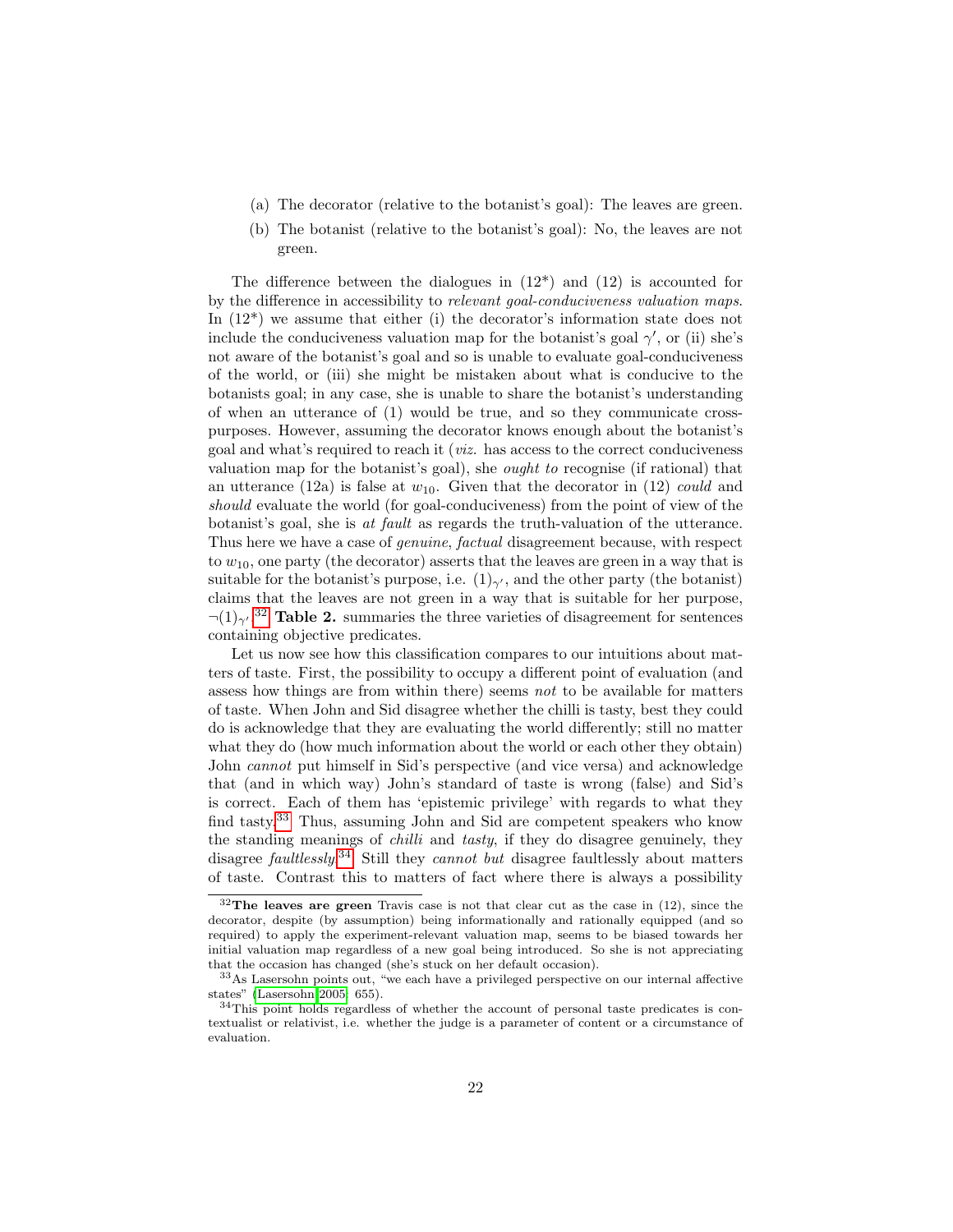Table 2: Varieties of disagreement: objective predicates

| Disagreement | Shared meaning | Shared proposition | <b>Faultless</b> |
|--------------|----------------|--------------------|------------------|
| verbal       | nο             |                    |                  |
| pseudo       | ves            | no                 |                  |
| genuine      | ves            | ves                | no               |

for rational agents to agree or disagree genuinely (and with a possibility of one being at fault) once they acquire enough relevant information about a context (and what it takes to achieve some contextually salient goal).

Second, albeit relative to judges or personal standards, the evaluation of discretionary predicates seems not be relative to further contextual parameters such as practical goals. That is, it seems correct that if John evaluates (at a world) the chilli as tasty, then the chilli is tasty *simpliciter* regardless of what John's further goals are in that context, e.g. whether the chilli is to be served at the Queen's banquet or is prepared for a Sunday dinner.<sup>[35](#page-22-0)</sup> Thus, even though the interpretation and valuation of sentences containing discretionary predicates is relative to judges, perspectives, personal standards (or what have you), these predicates don't seem to exhibit a similar flexibility that objective predicates have, namely, to be interpreted or evaluated differently depending on which goal is salient in a context.[36](#page-22-1)

So, although our model relativises the evaluation of objective predicates to different perspectives (characterised by different contextually salient goals), and thus seems to temporarily blur the intuitive contrast between objective and discretionary predicates, the contrast is still there insofar as (i) objective perspectives are accessible to all rational, well-informed agents and subjective perspectives aren't, and (ii) unlike discretionary predicates, the evaluation of objective predicates exhibits goal-relativity. Hence utterance truth, albeit relative to contextually salient goals, is still an objective (rather than a relativist) notion.

### 5.2 Cancellability

Cancellability is a feature of utterances usually associated with conversational implicatures where the intended content to be communicated by an utterance is something that is implied by uttering a sentence in a given context rather than something that the sentence would semantically express (meaning what it does). By saying that I am French I (may) imply in a context that I am a good cook (and a number of other things).<sup>[37](#page-22-2)</sup> In the following example,  $(13b)$ 

<span id="page-22-0"></span> $35$  John could disqualify the chilli from being served at the banquet because of other consideration (e.g. its presentation) but not its taste if it is indeed tasty.

<span id="page-22-2"></span><span id="page-22-1"></span><sup>36</sup>This assuming that gustatory and other personal experiences have a qualia-like nature.  $^{37}\mathrm{See}$  [Recanati 2004.](#page-27-2)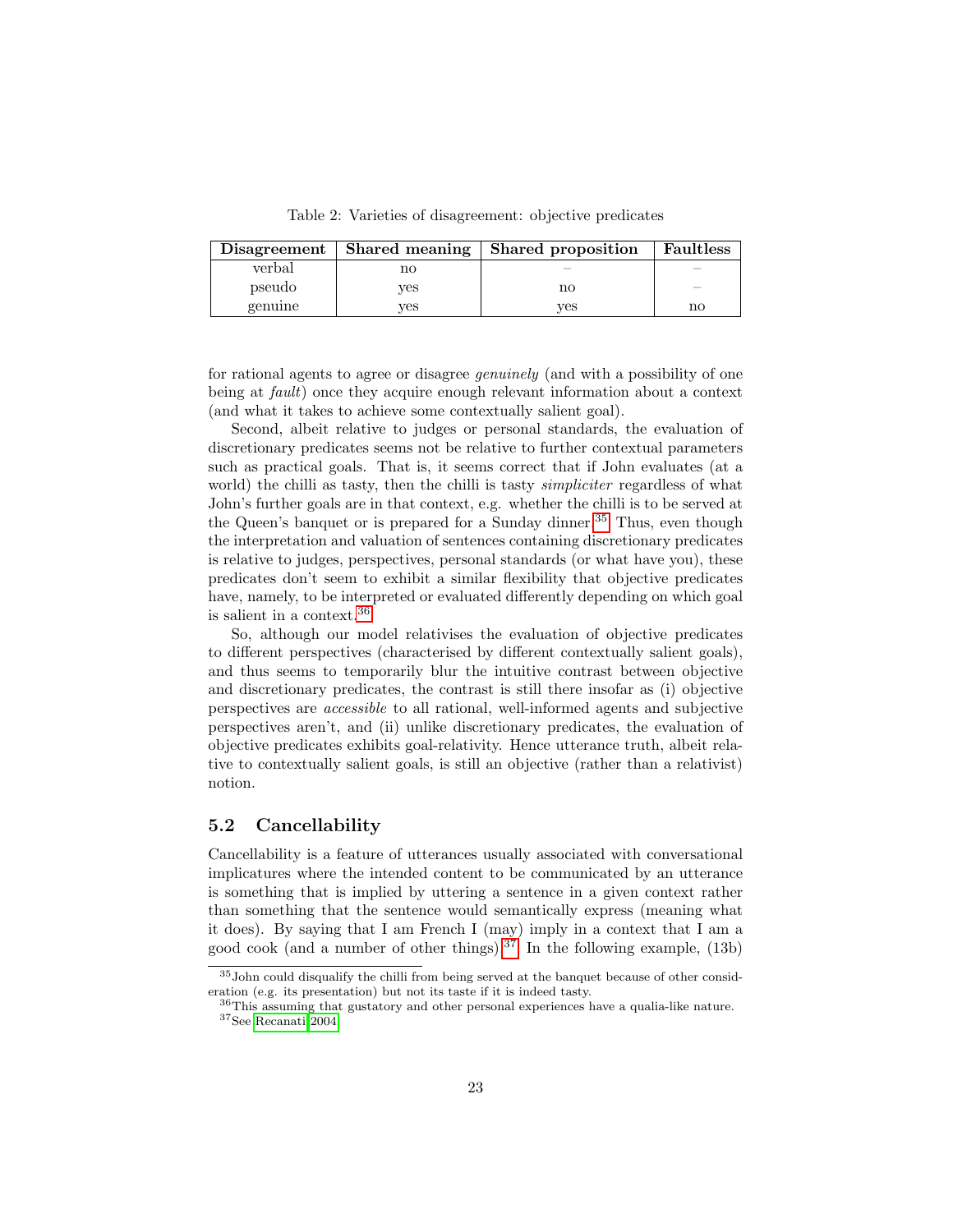conversationally implicates (13c), which here spells out the content that the speaker intends to communicate in context.

(13a) Can you cook?

- (13b) I am French.
- $(13c) \rightsquigarrow I$  am a good cook

Any implicated content such as the one in (13b) may be explicitly cancelled if the speaker wants to make sure that the hearer doesn't interpret (13b) as (13c).

(14) I am French but I am not a good cook.

Whilst expected implicatures may be cancelled in this way, we cannot cancel what the sentence semantically expresses without a contradiction as illustrated in (15).

(15) I am French but I am not French.

Even though we think it would be wrong to assimilate the phenomenon of occasion-sensitivity to that of conversational implicature, it is still important to note that in Travis cases the contextually expected interpretation of an utterance is cancellable without a contradiction. In  $(16)$  we assume the original set-up where the salient leaves are painted green and naturally red.

(16a) Botanist: Do you have green leaves?

(16b) Pia: These leaves are green, but they are not naturally green.

Unlike in the above mentioned Travis case where Pia's response (*viz.* "These leaves are green") is intuitively false (and we offered an explanation of why this is so), once the contextually expected material is made explicit then Pia's response seems felicitous: namely, what she says in (16b) is true. How does our theory account for this intuition?

On the approach defended in this paper, felicity of Pia's response in (16b) is to be explained in the following way. Pia is clearly is aware of the botanist's goal and what it would take to achieve it. This is manifested by the fact that she is able to gesture towards the contextually expected reading of the expression green leaves by using a more specific form, namely, naturally green leaves. That is, Pia has access to a conduciveness valuation map that is adequate for this goal. However, instead of simply denying that the leaves are green in the way that would be relevant for the botanist's goal (saying that the leaves are not green), Pia also asserts that they are green in some other way where this is not the way that her botanist friend would expect the world to be given her pragmatically enhanced state and her goal. She is explicitly cancelling the expected interpretation of the sentence These leaves are green yet also saying that the leaves count as being green in some other way, for some other purpose.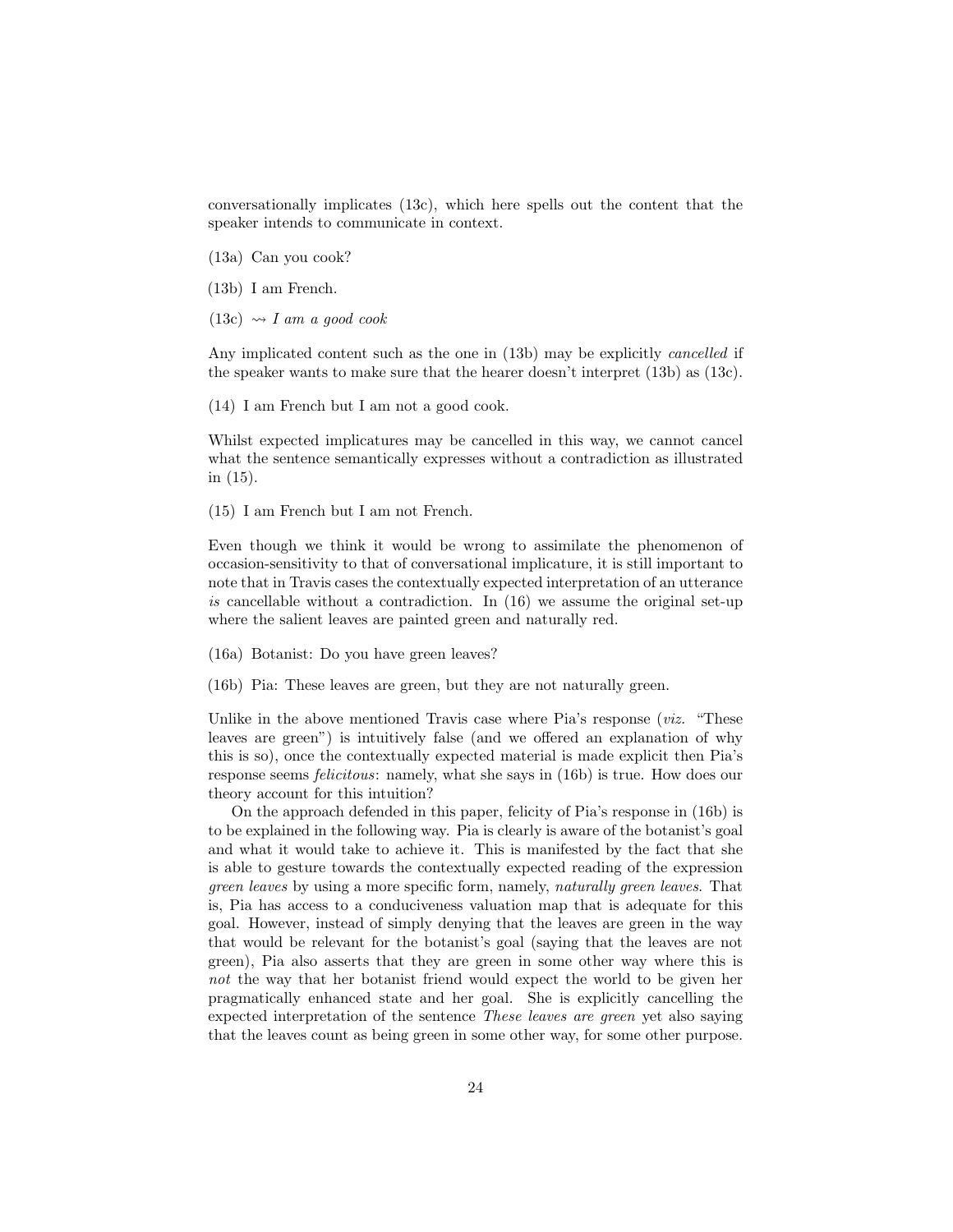The remark she is making is thus *metalinguistic* in as much as she is drawing the botanist's attention to another proposition expressed by The leaves are green, which is not the one that the botanist would expect, and she is suggesting that that proposition would be true were they on another occasion.

Is Pia's answer in (16b) informative according to our account? To see that it is compare the dialogue in (16) to the dialogue in (17).

(17a) Botanist: Do you have green leaves?

(17b) Pia: These leaves are green in some way or other

As pointed out in section 3.2.2 whether an assertion is sufficiently informative depends on whether the set of worlds at which a sentence is true is adequately restricted to only those sets of worlds that are conducive to the contextually salient goal. (17b) is not sufficiently informative since no refinement cells from the truth-maker set are excluded and so the response does not enable any further action by the botanist. By contrast, (16b) is too informative since Pia is saying that it's not the case that the leaves are naturally green (so that the world is not conducive to the contextually salient goal) but *also* that the leaves are green in some way which is not relevant to the botanist. In (16b) Pia is thus violating Grice's maxim of quantity by providing more information than is needed; assuming she is being cooperative, she is implying that were another goal salient, the leaves would count as being green.

## 6 Conclusion

In this paper we proposed occasion-sensitive semantics for objective predicates as a way to account for the phenomenon observed in Travis cases. The explanation for the phenomenon that we suggested exploits the fact that the set of worlds which make a sentence true has additional, internal structure as a result of different ways that a property expressed by a predicate applies to a given individual. We proposed that this structure can be formally represented as a refinement of the bi-partition of logical space induced by the standing meaning of a sentence. Travis cases then show that speakers accept only some of these refinement cells as containing truth-makers for an utterance on a particular occasion. Furthermore, it was suggested that the mechanism behind this selection process is utterly pragmatic and we singled out one particular pragmatic factor as driving this process, viz. practical goals (and a concomitant capacity of worlds to support them or not). Starting from the fact that rational agents may pursue different goals on different occasions and that they generally know what it takes to achieve them, it was suggested that their information states can be seen as being equipped with particular goal-conduciveness valuation maps, which in turn play a role in truth-evaluations of utterances on particular occasions. Thus, because in Travis cases on each imagined occasion a different practical goal is salient, the intuitive truth-valuation of an utterance varies, despite the same sentence being used. Additionally, we have shown how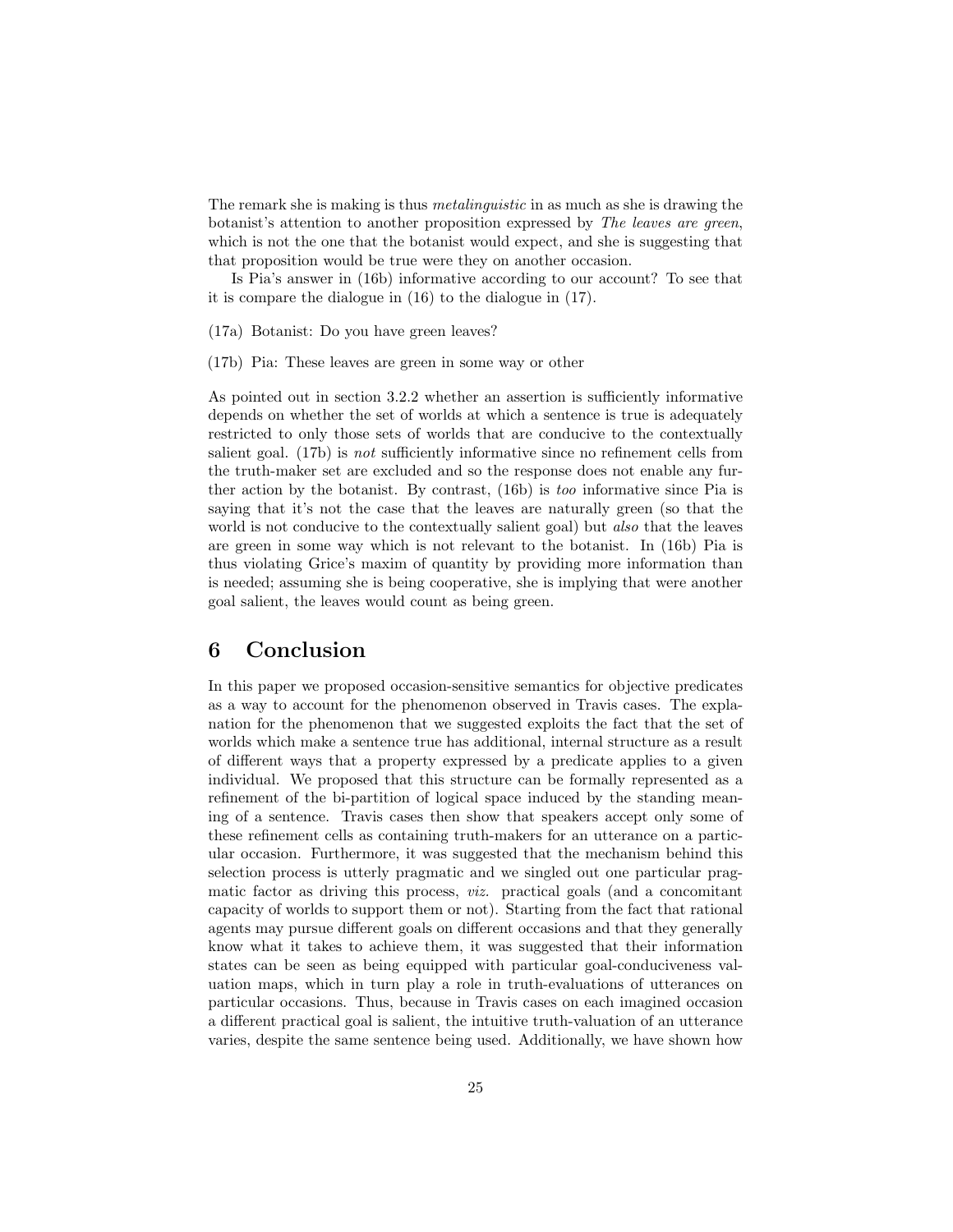the proposed account applies to different varieties of disagreement, and to intuitions about cancellability, and we argued that our approach preserves the intuitive distinction between discretionary and objective predicates.

Several avenues for future work are open to us at this point. The current account relies on two substantial simplifications, which allowed us to present a simple, perspicuous model of the occasion-sensitivity of the two Travis cases we have taken as our guide. First, in presenting the model, we assumed that the number of ways in which a property expressed by a predicate applies to an individual is relatively small, and also we disregarded the fact that for each such way, there may be a number of sub-ways, and sub-ways of sub-ways (and so forth). This feature of the interpretation of objective predicates would significantly complicate partition semantics that we used to formally model the phenomenon. A more sophisticated account may be able to better represent this feature of nested refinements and explain what constrains their generation. Second, we assumed that each world would get an absolute value for its conduciveness to a goal, which again is a simplification that could be removed in a more complex model. There are some borderline cases of occasion-sensitive predicates (e.g. under the bed, dark, hot, open) which are very close to cases of vagueness, and for which a more gradual ranking, taking into account the degrees of goal-conduciveness, would be more natural than the simple valuation we suggested above. Again, omitting this simplification would add more complexity yet also accuracy to the account of occasion-sensitivity.

For now, we hope to have shown that our understanding of sentences containing objective predicates crucially depends on wider, goal-directed projects: insofar as such projects vary across occasions, so do our expectations as to what our sentences say.

## References

<span id="page-25-1"></span>Austin, J. L. (1975). How to do things with words. Oxford university press.

- <span id="page-25-4"></span>Borg, E. (2004). Minimal semantics. Cambridge University Press.
- <span id="page-25-5"></span>Borg, E. (2012). Pursuing meaning. Oxford University Press.
- <span id="page-25-3"></span>Cappelen, H. and Lepore, E. (2008). Insensitive semantics: A defense of semantic minimalism and speech act pluralism. John Wiley & Sons.
- <span id="page-25-0"></span>Carston, R. (2002). Thoughts and utterances: The pragmatics of explicit communication. John Wiley & Sons.
- <span id="page-25-2"></span>Chomsky, N. (2000). New horizons in the study of language and mind. Cambridge University Press.
- <span id="page-25-6"></span>Ciardelli, I., Groenendijk, J., and Roelofsen, F. (2013). Inquisitive semantics: a new notion of meaning. Language and Linguistics Compass, 7(9):459–476.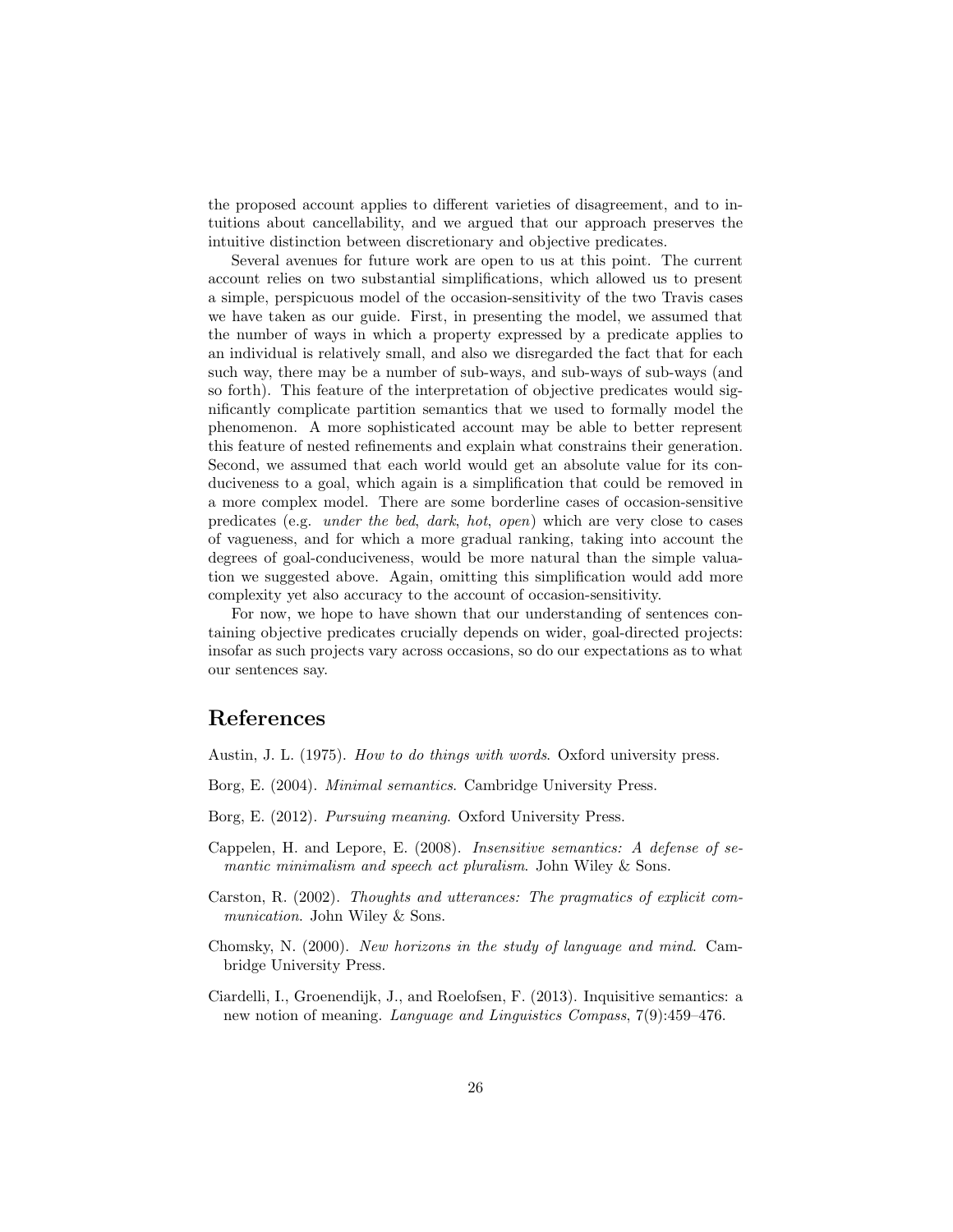- <span id="page-26-16"></span>Ciardelli, I., Groenendijk, J., and Roelofsen, F. (2015). On the semantics and logic of declaratives and interrogatives. Synthese, 192(6):1689–1728.
- <span id="page-26-17"></span>Ciardelli, I. A. and Roelofsen, F. (2015). Inquisitive dynamic epistemic logic. Synthese, 192(6):1643–1687.
- <span id="page-26-3"></span>Coppock, E. (2016). Outlook based semantics.
- <span id="page-26-14"></span>Davies, A. (2017). Elaboration and intuitions about disagreement. Philosophical  $Studies, x(x):xx-xx.$
- <span id="page-26-11"></span>Fodor, J. and Lepore, E. (2004). Out of context. In Proceedings and Addresses of the American Philosophical Association, pages 77–94. JSTOR.
- <span id="page-26-12"></span>Fodor, J. A. (2003). Hume variations. Cambridge Univ Press.
- <span id="page-26-10"></span>Giberman, D. (2016). Moving parts: a new indexical treatment of contextshifting predication. Synthese, 193(1):95–124.
- <span id="page-26-13"></span>Ginzburg, J. (1995). Resolving questions, i. Linguistics and Philosophy, 18(5):459–527.
- <span id="page-26-15"></span>Groenendijk, J., Roelofsen, F., et al. (2009). Inquisitive semantics and pragmatics. In workshop on language, communication, and rational agency at Stanford.
- <span id="page-26-0"></span>Groenendijk, J. and Stokhof, M. (1984). Studies on the semantics of questions and the pragmatics of answers. Ph.D. thesis, University of Amsterdam.
- <span id="page-26-5"></span>Huvenes, T. T. (2014). Disagreement without error. Erkenntnis, 79(1):143–154.
- <span id="page-26-9"></span>Kaplan, D. (1989). Demonstratives. In Almog, J., Perry, J., and Wettstein, H., editors, Themes from Kaplan, pages 483–540. Oxford University Press.
- <span id="page-26-2"></span>Kölbel, M. (2004). Iiifaultless disagreement. In Proceedings of the Aristotelian society, volume 104, pages 53–73. The Oxford University Press.
- <span id="page-26-1"></span>Lasersohn, P. (2005). Context dependence, disagreement, and predicates of personal taste. Linguistics and philosophy, 28(6):643–686.
- <span id="page-26-7"></span>MacFarlane, J. (2007). Semantic minimalism and nonindexical contextualism. Context-sensitivity and semantic minimalism: New essays on semantics and pragmatics, pages 240–250.
- <span id="page-26-8"></span>MacFarlane, J. (2009). Nonindexical contextualism. Synthese, 166(2):231–250.
- <span id="page-26-4"></span>MacFarlane, J. (2014). Assessment sensitivity: Relative truth and its applications. OUP Oxford.
- <span id="page-26-6"></span>Moravcsik, J. (1994). Is snow white? SYNTHESE LIBRARY, pages 71–71.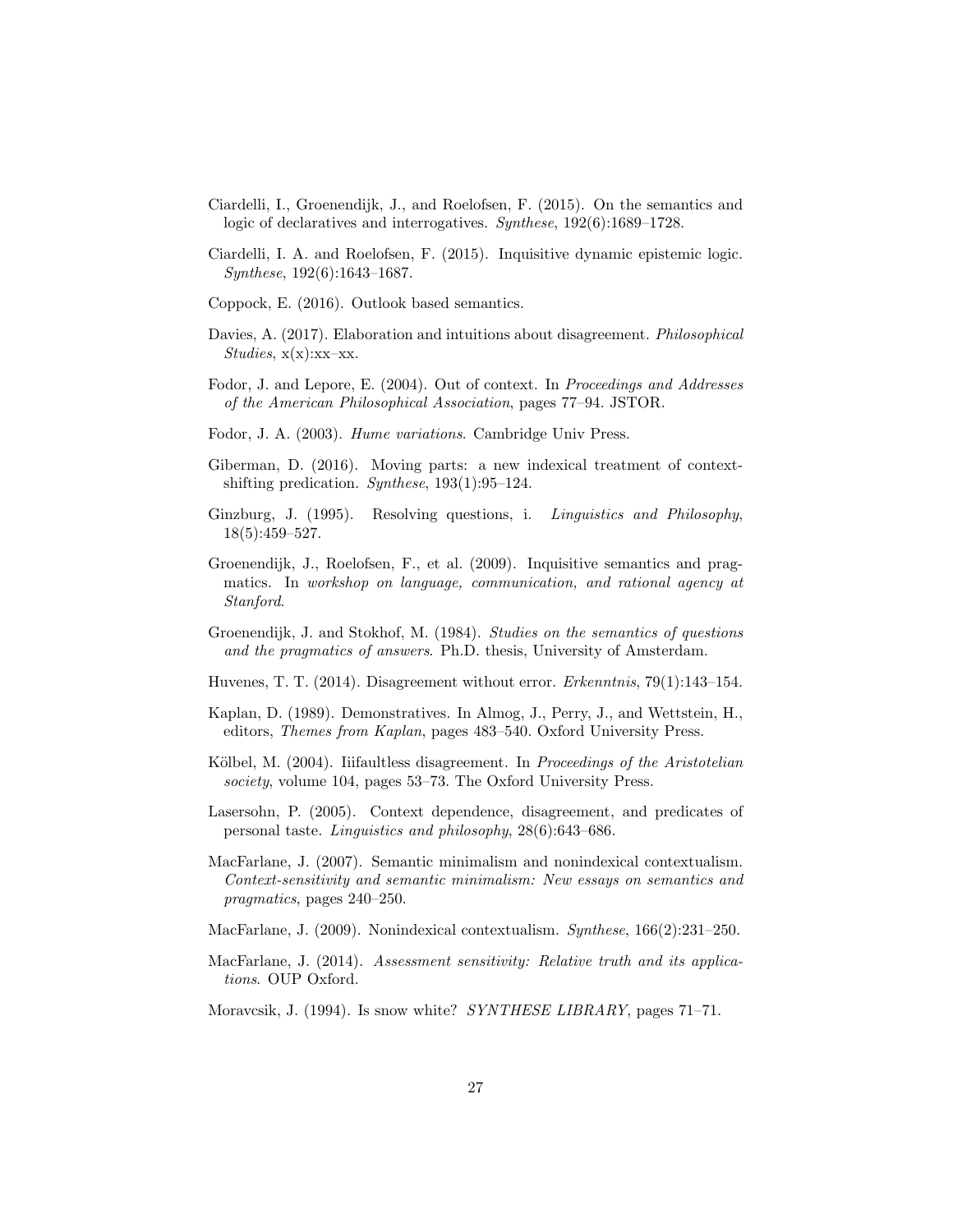- <span id="page-27-11"></span>Pagin, P. (2005). Compositionality and context. Contextualism in philosophy, pages 303–48.
- <span id="page-27-9"></span>Pagin, P. and Pelletier, J. (2007). Content, context and composition. Content and Context. Essays on Semantics and Pragmatics, pages 25–62.
- <span id="page-27-12"></span>Parikh, P. (2000). Communication, meaning, and interpretation. Linguistics and philosophy, 23(2):185–212.
- <span id="page-27-13"></span>Parikh, P. (2006). Radical semantics: A new theory of meaning. Journal of Philosophical Logic, 35(4):349–391.
- <span id="page-27-4"></span>Pietroski, P. (2005). Meaning before truth.
- <span id="page-27-7"></span>Predelli, S. (2005). Painted leaves, context, and semantic analysis. Linguistics and Philosophy, 28(3):351–374.
- <span id="page-27-2"></span>Recanati, F. (2004). Literal meaning. Cambridge University Press.
- <span id="page-27-10"></span>Recanati, F. (2007). Perspectival Thought: A Plea for (Moderate) Relativism: A Plea for (Moderate) Relativism. Oxford University Press.
- <span id="page-27-8"></span>Recanati, F. (2012). Compositionality, semantic flexibility, and contextdependence. Oxford Handbook of Compositionality, pages 175–192.
- <span id="page-27-14"></span>Roberts, C. (1996). Information structure in discourse: Towards an integrated formal theory of pragmatics. Working Papers in Linguistics-Ohio State University Department of Linguistics, pages 91–136.
- <span id="page-27-15"></span>Roberts, C. (2004). Context in dynamic interpretation. The handbook of pragmatics, pages 197–220.
- <span id="page-27-16"></span>Roberts, C. (2012). Information structure: afterword. Semantics and Pragmat $ics, 5:7-1.$
- <span id="page-27-5"></span>Rothschild, D. and Segal, G. (2009). Indexical predicates. Mind  $\mathcal C$  Language, 24(4):467–493.
- <span id="page-27-17"></span>Schoubye, A. J. and Stokke, A. (2015). What is said? Noûs.
- <span id="page-27-3"></span>Searle, J. R. (1980). The background of meaning. In Speech act theory and pragmatics, pages 221–232. Springer.
- <span id="page-27-1"></span>Stojanovic, I. (2007). Talking about taste: disagreement, implicit arguments, and relative truth. Linguistics and Philosophy, 30(6):691–706.
- <span id="page-27-6"></span>Szabó, Z. G. (2001). Adjectives in context. *PRAGMATICS AND BEYOND* NEW SERIES, pages 119–146.
- <span id="page-27-0"></span>Travis, C. (1978). Meaning versus truth. Dialogue, 17(03):401–430.